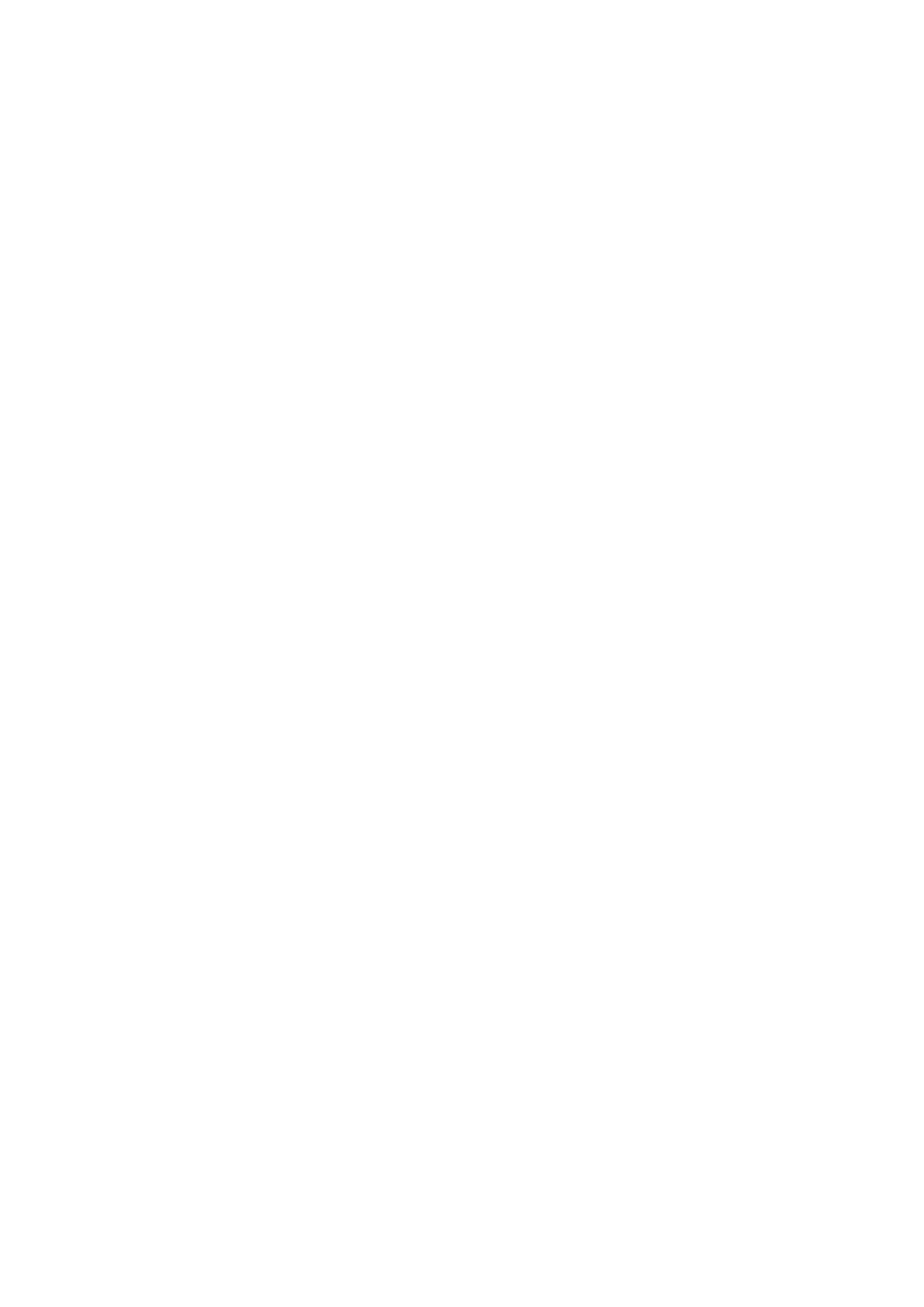## **EUROPEAN UNIVERSITY INSTITUTE, FLORENCE ROBERT SCHUMAN CENTRE FOR ADVANCED STUDIES MEDITERRANEAN PROGRAMME**

*Mobile Phones and the Rise of Neo-Liberal Consumer Subjectivity in Palestine* 

**LAURA JUNKA-AIKIO**

EUI Working Paper **RSCAS** 2010/91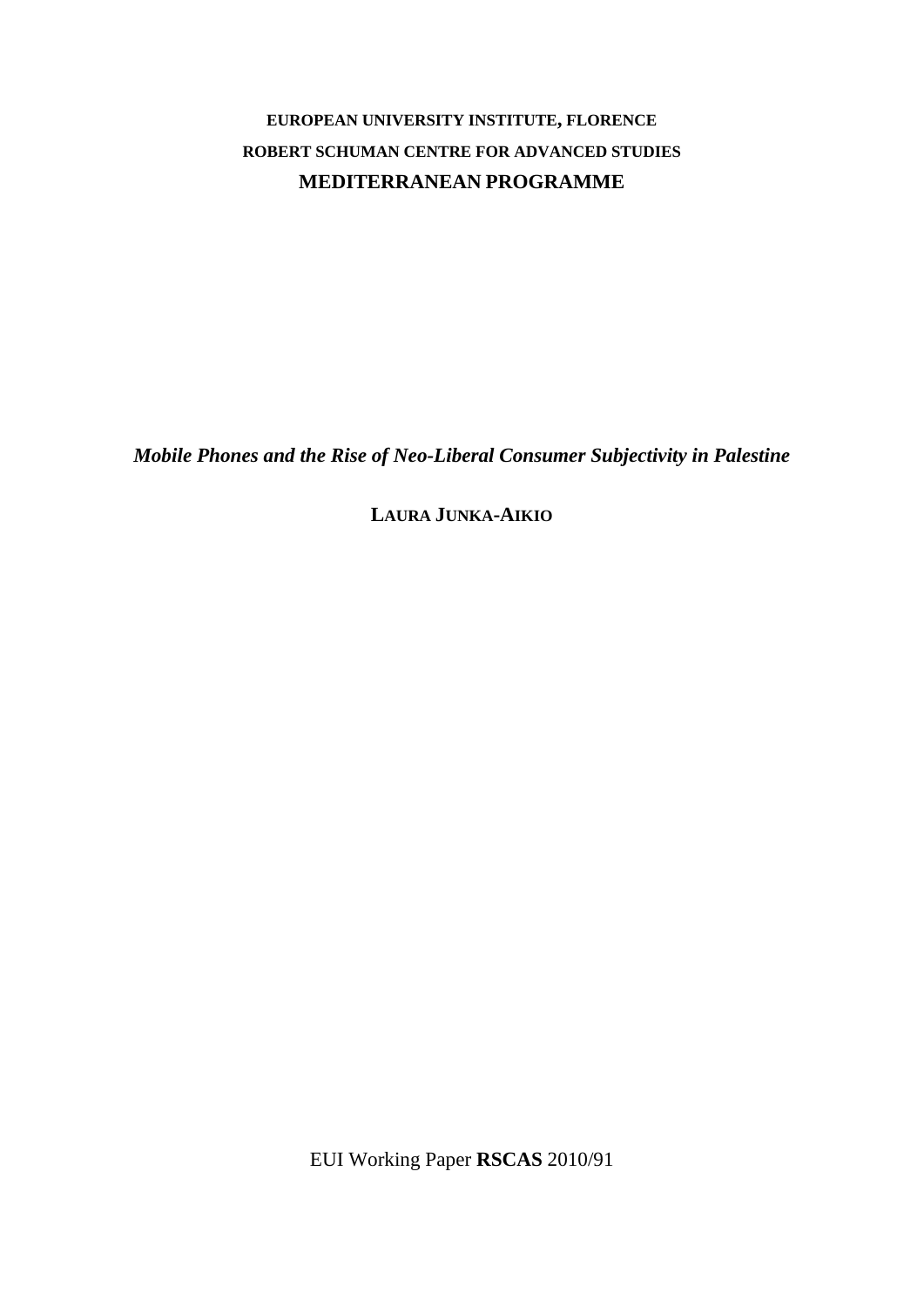This text may be downloaded only for personal research purposes. Additional reproduction for other purposes, whether in hard copies or electronically, requires the consent of the author(s), editor(s). If cited or quoted, reference should be made to the full name of the author(s), editor(s), the title, the working paper, or other series, the year and the publisher.

ISSN 1028-3625

© 2010 Laura Junka-Aikio

Printed in Italy, December 2010 European University Institute Badia Fiesolana I – 50014 San Domenico di Fiesole (FI) Italy [www.eui.eu/RSCAS/Publications/](http://www.eui.eu/RSCAS/Publications/)  [www.eui.eu](http://www.eui.eu)  cadmus.eui.eu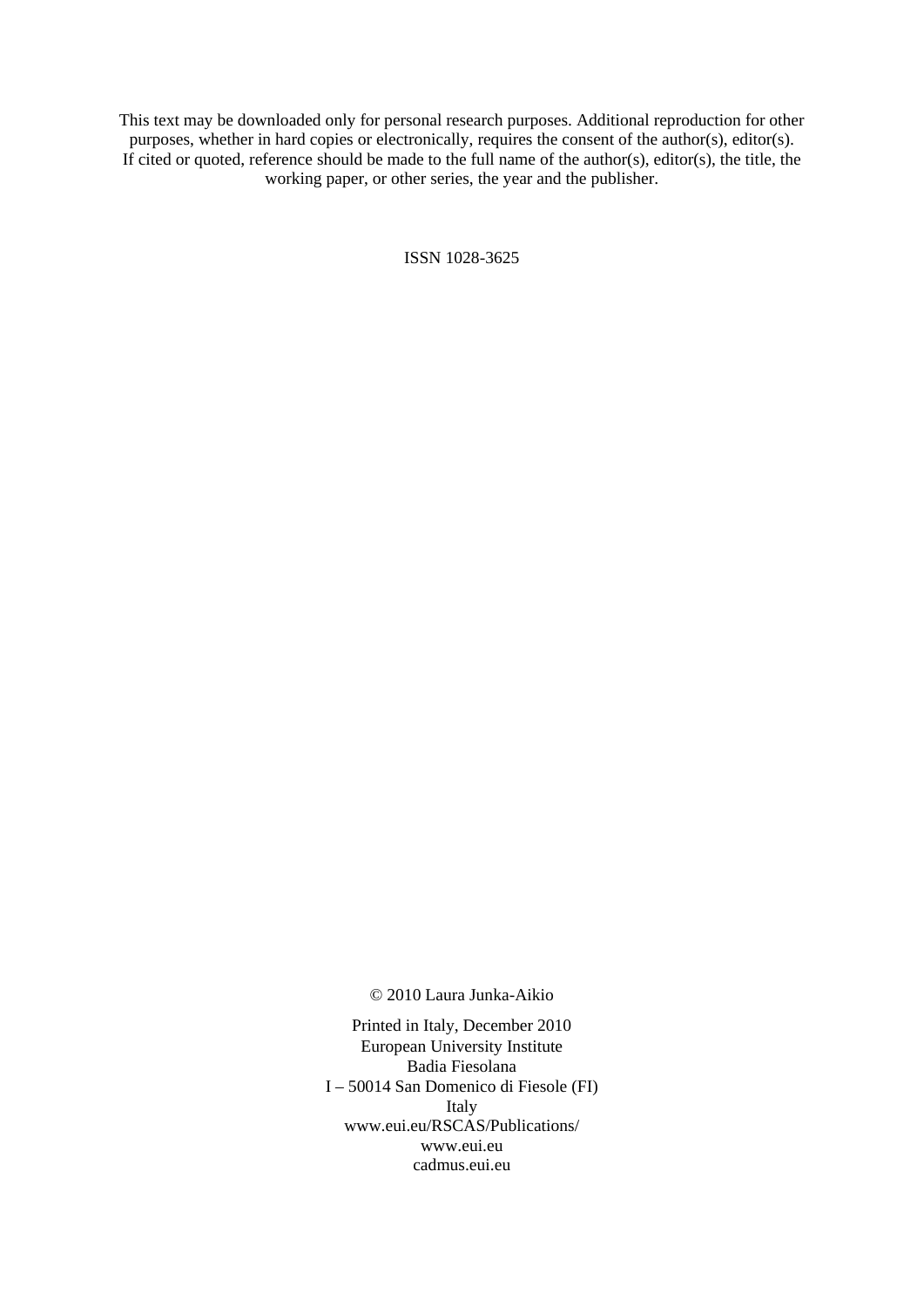### **Robert Schuman Centre for Advanced Studies**

The Robert Schuman Centre for Advanced Studies (RSCAS), directed by Stefano Bartolini since September 2006, is home to a large post-doctoral programme. Created in 1992, it aims to develop inter-disciplinary and comparative research and to promote work on the major issues facing the process of integration and European society.

The Centre hosts major research programmes and projects, and a range of working groups and ad hoc initiatives. The research agenda is organised around a set of core themes and is continuously evolving, reflecting the changing agenda of European integration and the expanding membership of the European Union.

Details of this and the other research of the Centre can be found on: <http://www.eui.eu/RSCAS/Research/>

Research publications take the form of Working Papers, Policy Papers, Distinguished Lectures and books. Most of these are also available on the RSCAS website: <http://www.eui.eu/RSCAS/Publications/>

The EUI and the RSCAS are not responsible for the opinion expressed by the author(s).

#### *The Mediterranean Programme*

The Mediterranean Programme was set up at the Robert Schuman Centre for Advanced Studies of the European University Institute in 1998. The Programme focuses on research that concerns the Euro-Mediterranean area, thus embracing Southern Europe, the Balkans, the Middle East and North Africa, including the countries involved in the Barcelona Process.

As a part of the Mediterranean Programme, the annual Mediterranean Research Meeting (MRM) brings together scholars from across the region. The MRM has been organised annually since March 2000. It has become one of the major gatherings in Europe of social and political scientists, economists, lawyers and historians working on topics related to the Middle East & North Africa, and recently also to Southern & South-Eastern Europe, their mutual relationships and their relations with Europe.

The Mediterranean Programme and its activities have been financed by: Banca d'Italia, Capitalia, Compagnia di San Paolo, Comune di Firenze, Eni S.p.A., European Investment Bank, Fondazione Monte dei Paschi di Siena, Ministero degli Affari Esteri, Ente Cassa di Risparmio di Firenze, the European Commission, and Regione Toscana.

*For further information:* Mediterranean Programme Robert Schuman Centre for Advanced Studies European University Institute Via delle Fontanelle, 19 50016 San Domenico di Fiesole (FI), Italy E-mail: [Academic.Medmeet@eui.eu](mailto:Academic.Medmeet@eui.eu)   $Fax: + 390554685770$ <http://www.eui.eu/RSCAS/research/Mediterranean>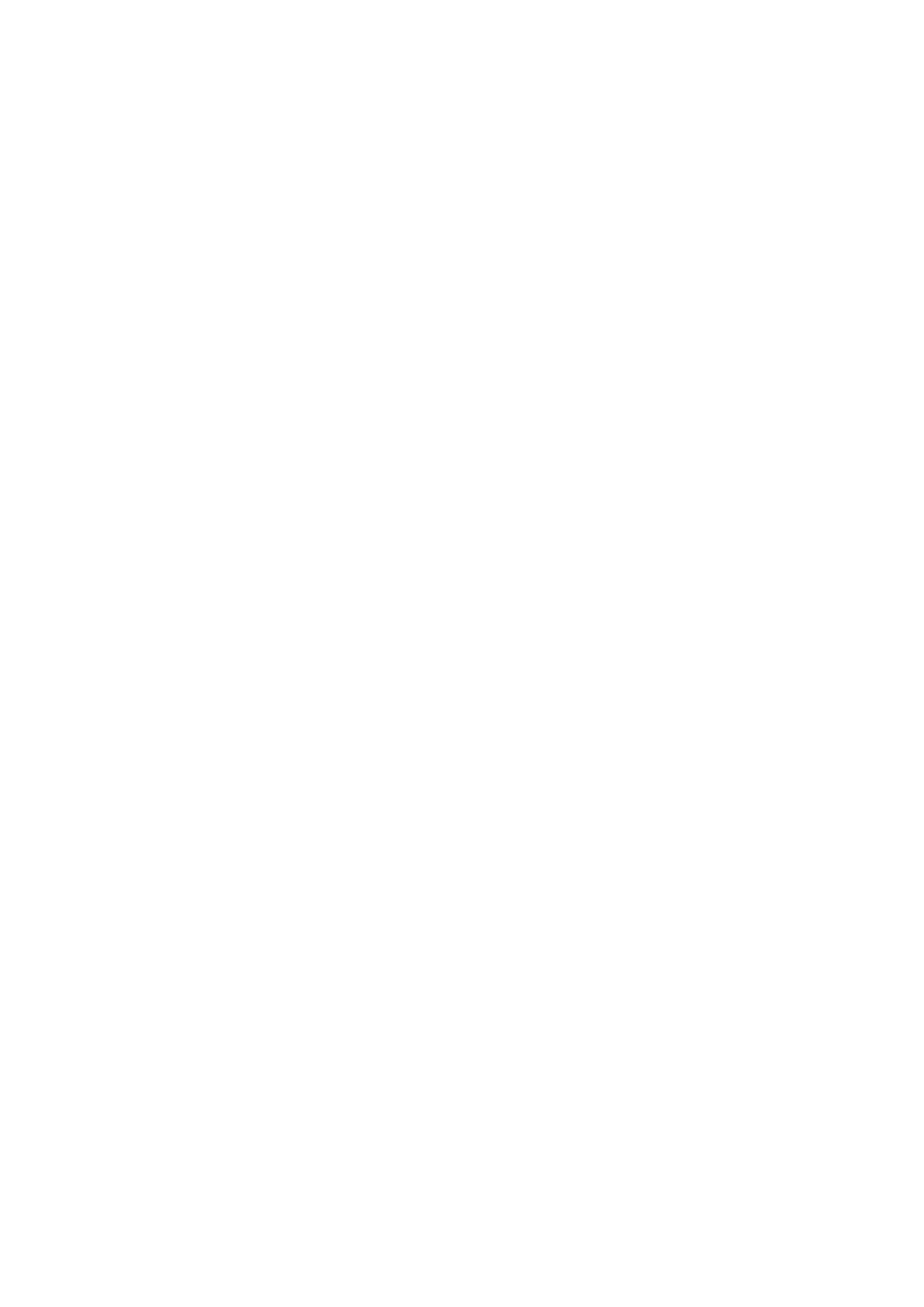## **Abstract**

Despite the abundance of research on Palestine, studies of Palestinian political subjectivity and agency tend to adhere to the dominant analytical frames of Nationalism and/or Islamism. This has led to the neglect of a variety of socio-economic and political developments that do not fit these frameworks. Working against the dominant trend, the present paper hopes to theorize Palestinian politics in relationship to the recent globalisation of neoliberalism by exploring a variety of discourses and struggles that have developed since the late 1990s around the topic of mobile telephony in Palestine. While mobile telephony epitomises a diversity of social processes and ideas that are associated with the globalisation of neo-liberal subjectivity and desire, a study of discursive and concrete developments within this field builds up an image of a Palestinian political subject that is increasingly individualised, hybridised, and irrepresentable within the dominant discourses of nationalism and/or Islamism.

## **Keywords**

Palestine, Israeli-Palestinian conflict, subjectivity, neoliberalism, individualism, mobile phone, globalisation, late-modern colonial occupation, subaltern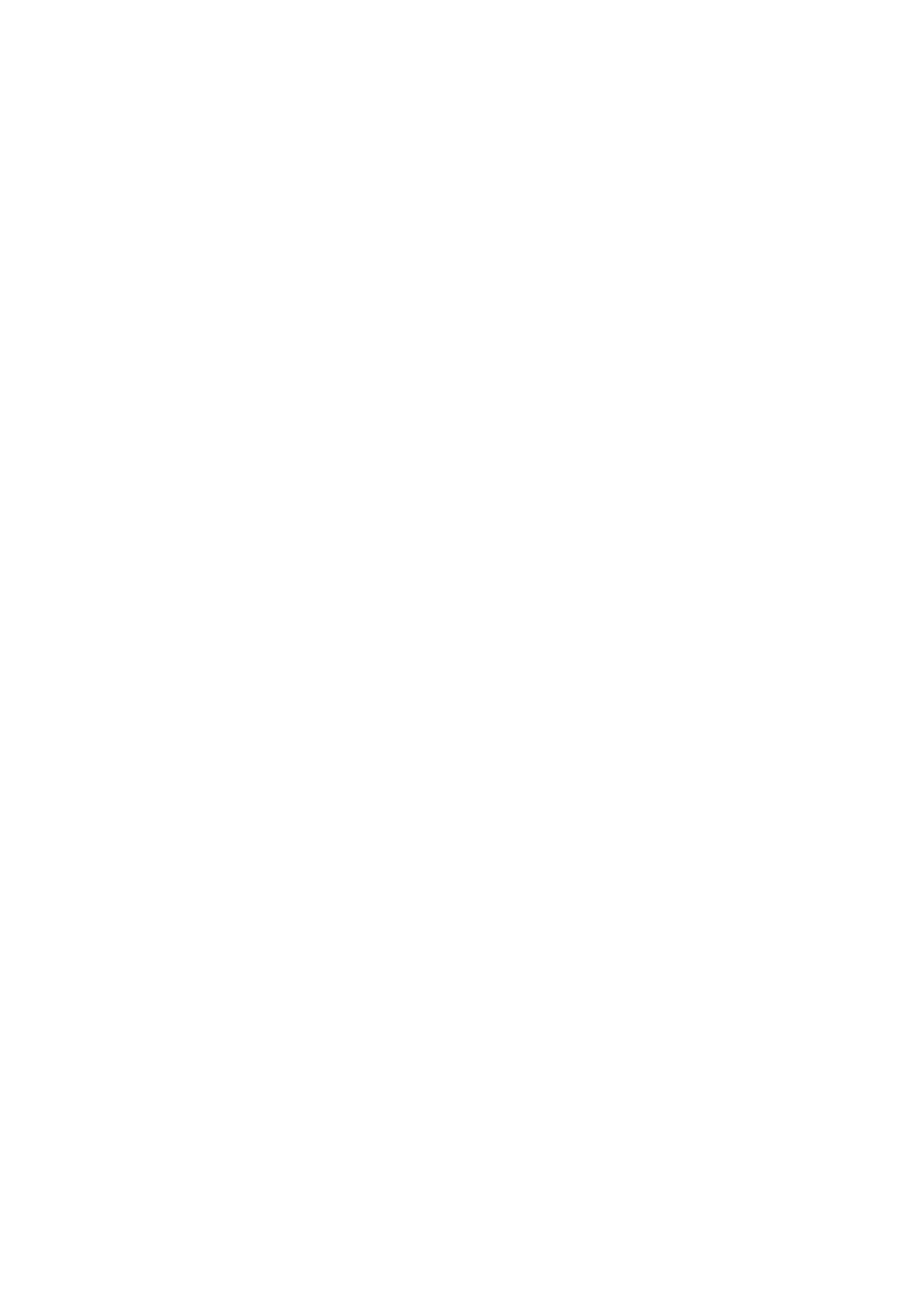#### **Introduction\***

1

Although much research exists on Palestinian politics during the al Aqsa Intifada, studies of Palestinian political subjectivity and agency tend to adhere to the dominant analytical frames of Nationalism and/or Islamism. This is understandable, given the persistence of a colonial conflict between Israel and the Palestinians, which tends to set up the agenda and objectives of research on Palestine and the Middle East conflict. The problem, however, is that an extensive focus on nationalist and Islamic frameworks has led to a severe neglect of a variety of socio-economic and political developments that do not fit these frameworks, but which are also shaping the political landscape in Palestine. As a result, understandings of socio-political processes underlying Palestinian politics, and the analytical framework for the theorisation of Palestinian political subjectivity, remain insufficiently developed.

Instead of taking nationalism and/or Islamism as a given framework for the study of Palestinian politics, this paper hopes to theorize Palestinian politics in relationship to wider socio-economic changes that are associated with globalisation, postcolonialism and late modernity, and particularly the globalisation of neoliberal subjectivities and sensitivities. To what extent, and how, I ask, are neoliberal systems of power translated in the occupied Palestinian territories? And what implications might the encounter with neoliberalism have upon the conditions of possibility of Palestinian political subjectivity, or the prospect of collective struggle?

In order to examine such an elusive set of questions, the paper shall focus on a variety of discourses and struggles that have developed since the late 1990s around the more confined topic of mobile telephony in Palestine. Mobile telephony, it has been argued, epitomises a diversity of social processes and ideas that are associated with late modernity and the globalisation of neo-iberalism. In Palestine, however, mobile telephony and the deterritorialising socioeconomic processes associated with it intersect with an ultraterritorial, colonial occupation, resulting in an improbable and largely unexamined space of multiple and clashing temporalities, spacialities and identifications.

Using mobile telephony as a starting point for the study of less examined aspects of social and political processes in Palestine, I argue that there has been a change during the last two decades towards an increasingly consumerised and individualised mode of subjectivity among the Palestinians. Although this change remains largely invisible as long as politics in Palestine is examined exclusively through the analytical framework of nationalism and nationalist struggle, it has nevertheless had a significant impact upon the expression and the constitution of Palestinian politics and resistance. Hence, any understanding of the al Aqsa Intifada, the present dynamics of the Israeli-Palestinian conflict, or potentialities for its resolution in the near future depend on our ability to understand the ways in which Palestine is - despite its unique condition as a society suffering from a colonial, territorial occupation - also embedded and entangled in socio-economic and political processes that have become a major concern for postcolonial and 'advanced' industrialised societies.

<sup>\*</sup> An earlier version of this paper was presented in Workshop 7: 'Socio-Economic Dilemma, Cultural Challenges and their International Dimensions' at the Eleventh Mediterranean Research Meeting, Florence & Montecatini Terme, 24–27 March 2010, organised by the Mediterranean Programme of the Robert Schuman Centre for Advanced Studies at the European University Institute.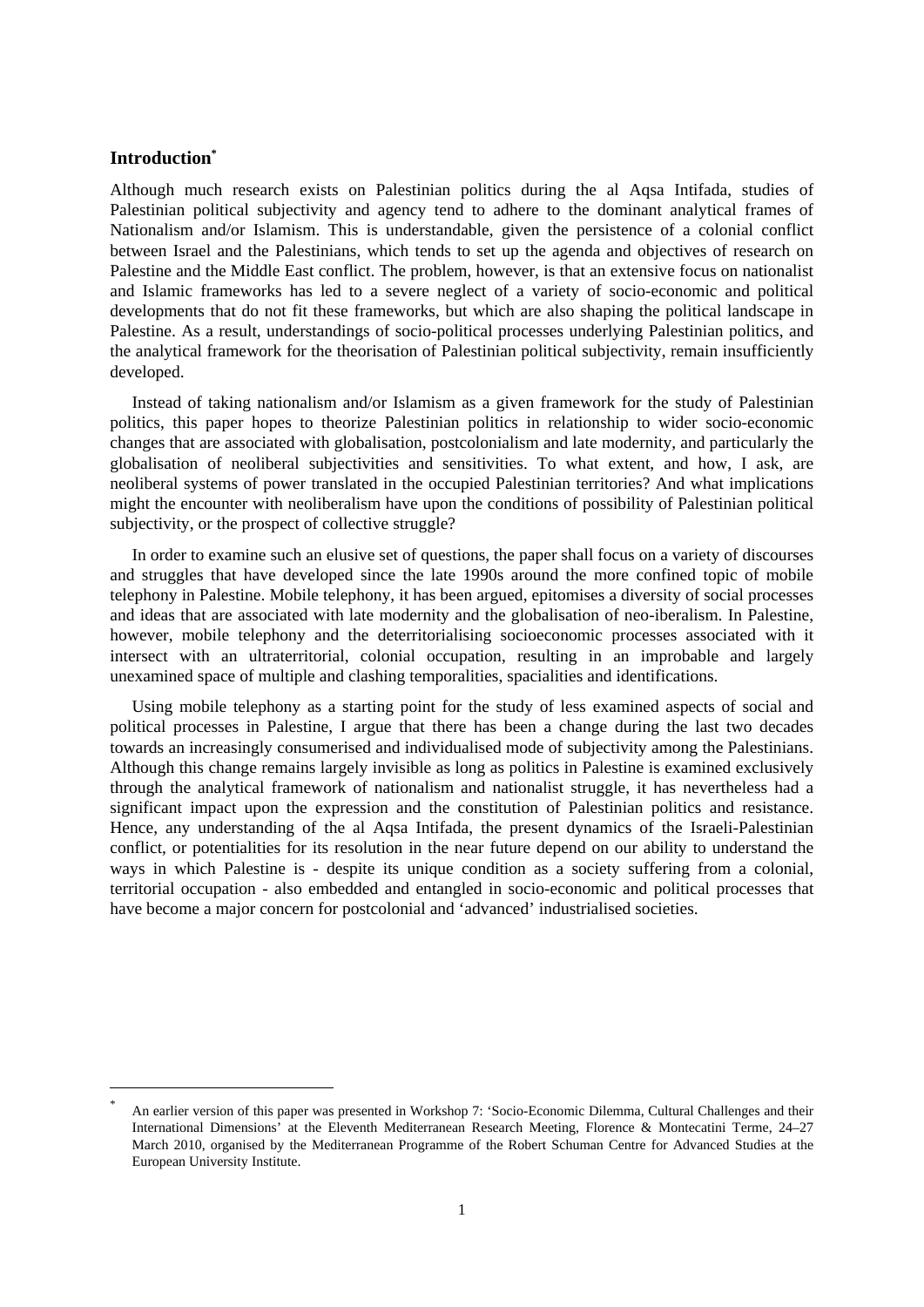#### **Calling Jawwal**

1

Although the situation in Palestine has become steadily worse ever since the beginning of the Second Intifada in 2000, resulting in the collapse of the most central Palestinian economic, political and cultural institutions, there exists one field within which the development appears to have taken the opposite direction: the field of mobile telephony.

In 2000, few Palestinians owned a mobile phone. Those who owned one called it a 'Pelephone'. Pelephone is the name of an Israeli mobile phone operator, which had such a strong brand and market lead that both Israelis and Palestinians equated mobile phones with it. By summer 2001, however, Palestinians began to use the Arabic word *jawwal* (in English, 'to roam around') in reference to a new, Palestinian cellular operator. During subsequent years, Jawwal took on an increasingly ubiquitous role on Palestinian streets and inside people's homes, becoming one of the most successful and iconic Palestinian companies ever.<sup>1</sup> The importance of Jawwal as a social actor and an indicator of wider transformations within Palestinian society became particularly clear to me in summer 2005, when I was conducting the latter part of my fieldwork on Gaza Beach. As I will describe in the next chapter (see also Junka 2006a and 2006b), all main political factions such as Hamas, Fatah and Islamic Jihad have erected their own public tents on the beach during the summer ever since the outbreak of the al Aqsa Intifada.<sup>2</sup> In doing so, they seek to strengthen their popular base and exhibit their power publicly while offering a variety of summer camps and other activities for enthusiastic beach-goers.<sup>3</sup>

<sup>1</sup> Jawwal acquired a high visibility in the occupied territories in a very short period. My personal impression was that every time I visited Palestine, Jawwal had increased its presence and hold over Palestinian spaces. For example in Palestinian city spaces, Jawwal advertisements and billboard posters appeared all over in newspapers and other media spaces, Jawwal had an equally strong presence as an advertiser; and even in the personal body space, Jawwal was ubiquitous, judging by the number of people on streets literally wearing Jawwal in the form of promotional items such as t-shirts and caps.

<sup>2</sup> I never personally saw tents by Palestinian leftist organizations such as PFLP or DFLP, but according to local informants also these factions also have organised activities on the beach. However, their presence has certainly never obtained visibility similar to that of the three main organizations that I mention in the text. In addition, many NGOs, such as Save the Children, organise summer activities on the beach, but they would usually take advantage of some of the existing holiday infrastructure such as the beach cafes, and rent facilties for their purposes, instead of erecting tents of their own.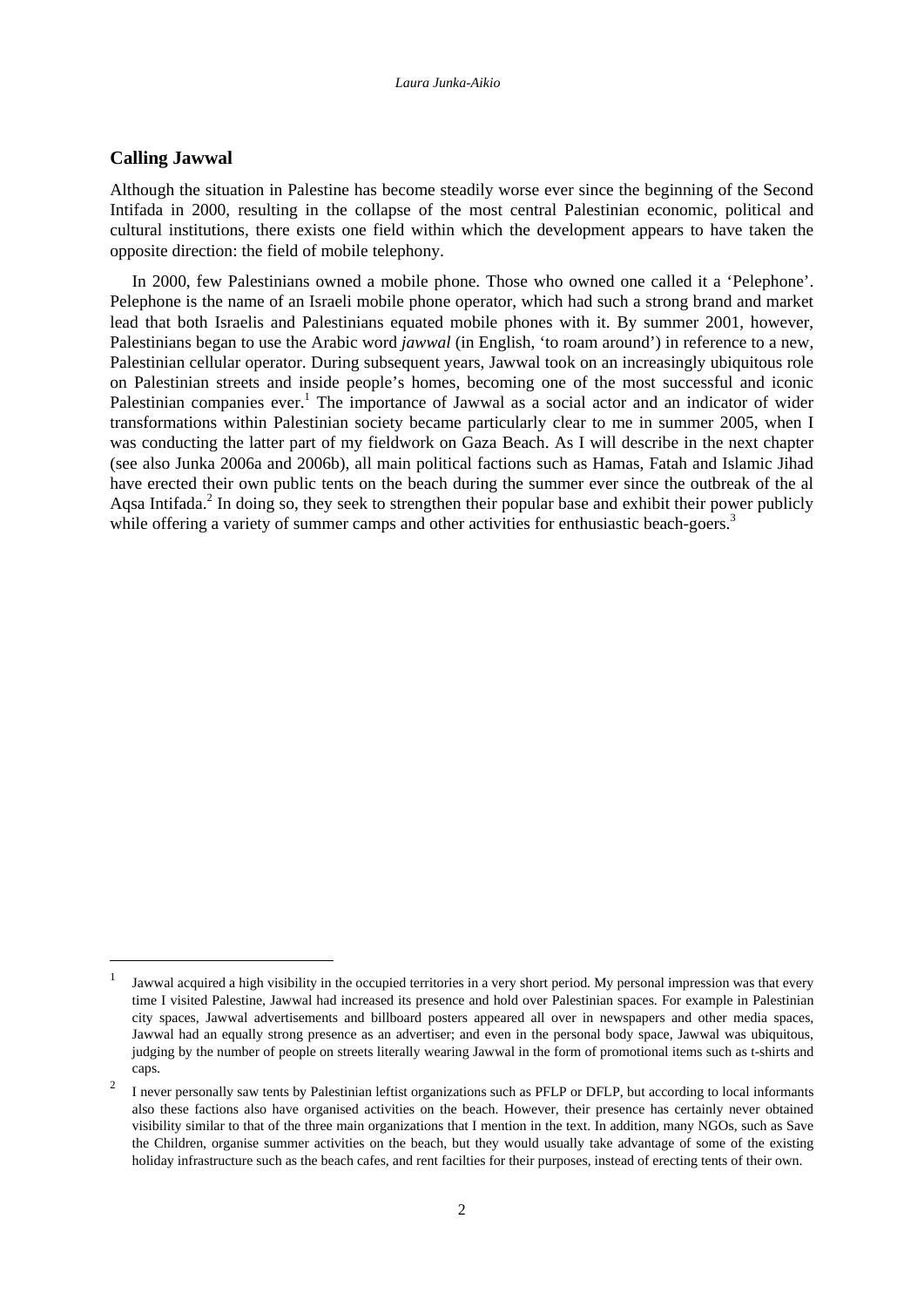

**Figure 1: Children and free gifts at a Jawwal summer camp in Gaza. August 2005** 

(Photograph by Laura Junka-Aikio).

1

Since the summer 2005, however, these political parties have had a competitor, for Jawwal began offering summer camps to children and youth. Moreover, compared with the poverty and discipline common to some of the political summer camps, Jawwal was certainly on the winning side.<sup>4</sup> Jawwal camps kicked off with powerful sound systems and Arabic pop music, free gifts, gender-mixed games and activities and a programme of sponsored entertainment and fun, including games such as ropepulling, musical chairs, and dancing. Everyone attending the camp received a bag full of presents and a t-shirt with a text ´Keep our beaches clean - Jawwal', and was encouraged to pick up rubbish from the beaches surrounding the tent. Apart from building Jawwal's brand which around these times began to stress green responsibility (this is an issue to which I will return at the end of this chapter), the official aim of the summer camp was to train children to take care of the environment and to promote responsible citizenship on the eve of Israeli disengagement from Gaza.<sup>5</sup> Thus, in contrast with the nationalist and Islamist discipline propagated at the other camps, Jawwal's summer camp appeared as

<sup>4</sup> For example, at one of Islamic Jihad's summer camps children that I visited on the beach of the Nuseirat refugee camp, there was only one small and broken down makeshift shelter, some Islamic Jihad flags, and two supervisors who used wooden sticks to control the crowd of at least 30 unruly boys.

<sup>5</sup> These aims of the environmental campaign on Gaza Beach were describied to me by the manager of Jawwal's department of marketing and communication director Irene Saadeh in an interview on September 6, 2009 in Ramallah (see Appendix). It is worth emphasising that apart from Jawwal's own PR strategy shift towards more environmental discourses, the project was related to the larger Israeli 'disengagement' or settlement pullout from Gaza, which took place in the same summer. In the context of the pullout, large sections of the beach, which had formerly been occupied by the settlements, were decolonised and opened to the Palestinians, and many people hoped that the pullout would pave the way for fuller independence and citizenship. The idea of cleaning the beach and enforce environmental responsibility and active citizenship in this way tapped directly into these hopes.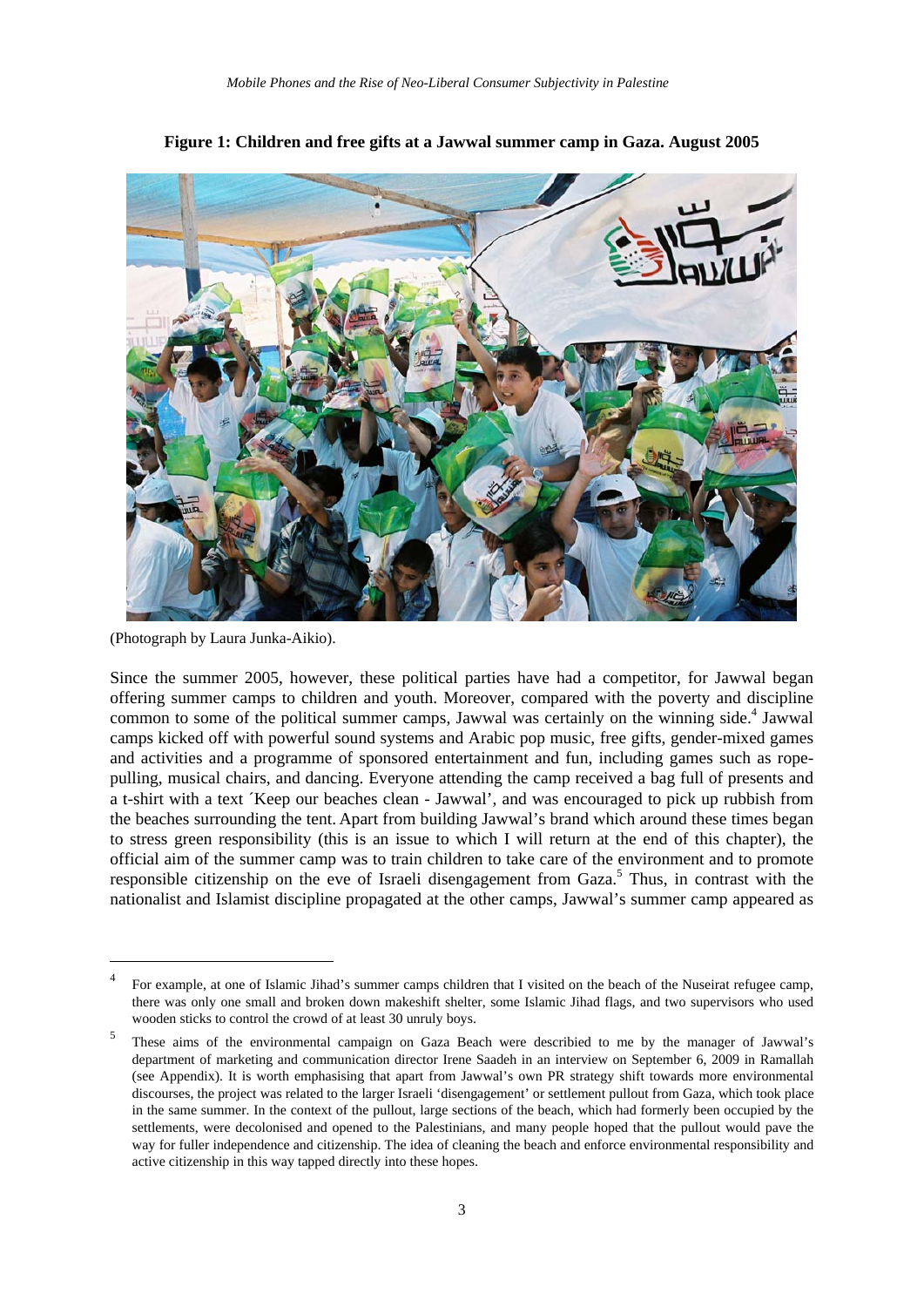a celebration of what we might call, after Foucault, as the seductive dimension of liberal biopower [Figure 1].

Jawwal's emergence in between politically defined public beach tents in Gaza is indicative of the central and potent role that the company has achieved within Palestinian social and public life. Jawwal might not be an explicitly political entity, nor does it figure in analysis of Palestinian political or social life. But it is emblematic of neoliberal forces that are challenging and transforming Palestinian subjectivity and the dynamics of resistance. The impact of neoliberalism and globalisation - what we might call in temporal terms as late modernity - on Palestinian politics, is an elusive topic, which is rarely touched on within studies of the Israeli-Palestinian conflict. While the notion of late modernity in the Palestinian context has acquired some interest during the last few years - particularly in the work of Achille Mbembe (2003), but also in that of other scholards such as Eyal Weizman (2007) this interest tends to be limited to the study of chiefly *Israeli* regimes of control and government and treats late modernity primarily as a phenomenon linked to the advancement of information, communication and military technologies. Consequently, much effort has been put into the argument that contemporary military high-tech and systems of surveillance are allowing Israel unprecedented control over the Palestinians. In this view, late modern colonial occupation is above all a technologised regime of military colonialism, which has, thanks to its omnipotent power, reduced the scope of Palestinian political resistance to the minimum – to the acts of the suicide bomber.

While I am sympathetic to these efforts to examine the specificities of late modern colonial control, I have argued in chapter three that the end result of this kind of analysis is problematic for two main reasons. On the one hand, such research tends to tie analysis of late modern colonial occupation to Israeli state policies, thus unnecessarily restricting the possible meanings that the term late modern colonial occupation could embrace in the Palestinian territories. Cultural globalisation, the globalisation of capitalism, and the extension and intensification of neoliberal regimes of power are all transformations that are closely associated with the economic, social and political phenomena of late modernity. Thus when intersections between late modernity and the Palestinian struggle are examined, the object of study should be defined much more broadly and should also encompass a variety of forces that are external to or even in contrast with the power of the Israeli state.

On the other hand, in conceiving late modern colonial occupation primarily as a phenomenon that is governed by the Israeli military machine, theorists are limiting themselves voluntarily to the study of power in its disciplinary, even 'necropolitical' (Mbembe 2003) forms. So far, the focus has been largely on the ways in which Israel is able to put down, prevent, and shape Palestinian resistance through new military technologies. However, once the notion of late modern colonial occupation is thought of in wider terms, as indicative of the broader interplay of different forces in Palestine, we are able to appreciate power as a productive force, and to pay attention to a variety of different, and often conflicting systems of subjectification that are competing for ground in Palestine.

During the years of the Oslo Peace Process, both Israeli and Palestinian societies began to undergo rapid economic and cultural liberalisation, and intensive inclusion in the circuits of globalised capitalism. In Palestine, these years paved the way for the multiplication of Western-funded NGOs as central actors of the Palestinian Civil Society, for the consumerisation of culture and, in the case of those who sought to oppose these tendencies, for the increasing seductive power of religious fundamentalism. Once we take account of all these force-relations as part of the analysis of late modern colonial occupation, the image of the political subject in Palestine becomes much richer – and rather different from that of the 'living dead' proposed by Mbembe. Of course, a profound analysis of all these phenomena is beyond the scope of any single study. Here, the main interest lies the ways in which territorial colonial occupation on one hand, and deterritorialising and neoliberal regimes of globalisation on the other, intersect formatively in contemporary Palestine. Looking at the field of Palestinian mobile telephony provides a valuable, albeit limited, starting point for these questions.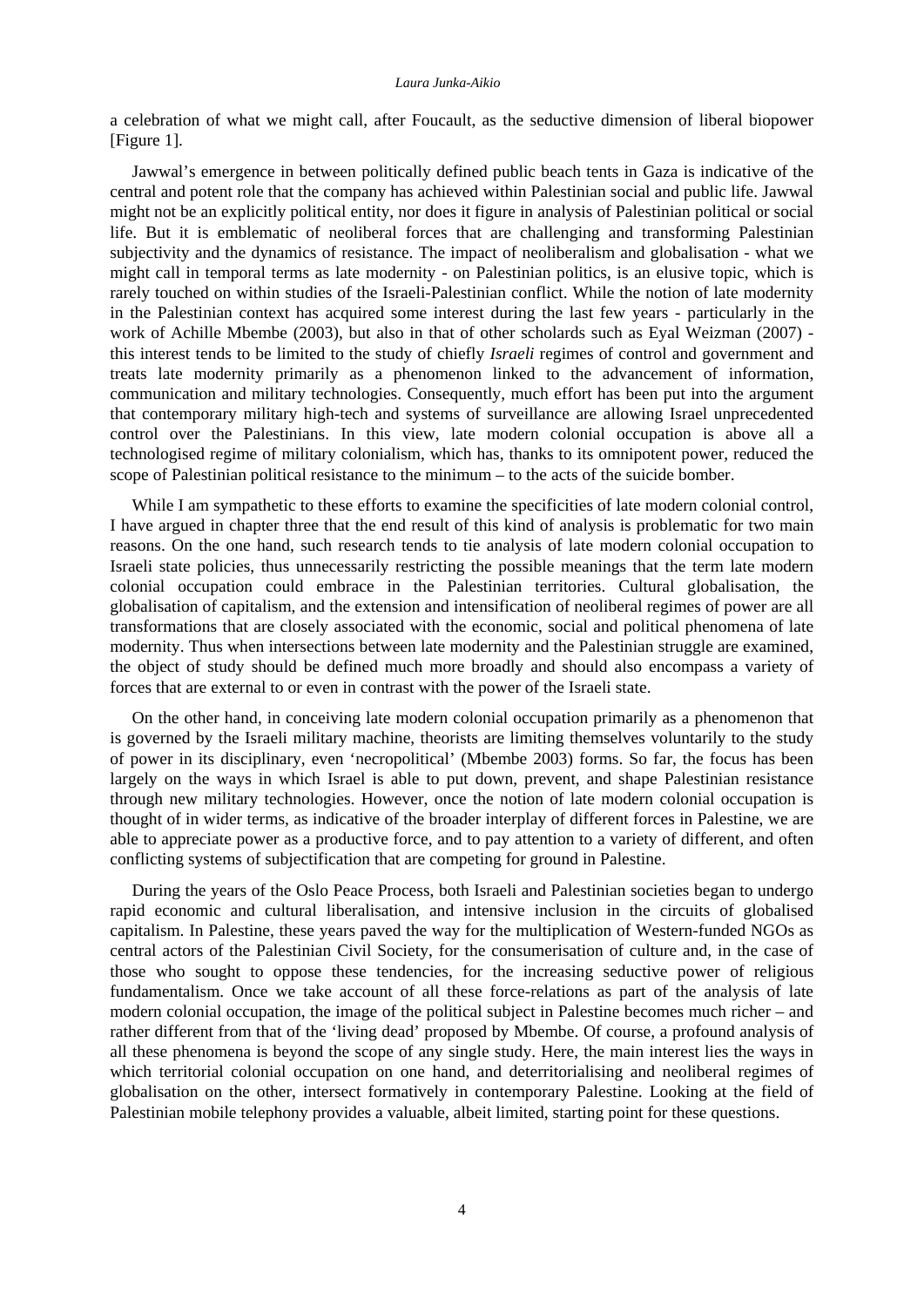#### **A Short History of Telecommunications in Palestine**

Building an independent system of telecommunications is one of the many institutional and infrastructural challenges that new postcolonial and independent national states face. In Palestine, the space for a Palestinian telecommunications sector was created on paper, within the confines of the Oslo negotiations. For thirty years preceding the agreements, responsibility for the installation and maintenance of telecommunications infrastructure and networks on the West Bank and Gaza Strip rested with the Israeli Civil Administration. This changed in 1995. Article 36 of the Oslo Interim Agreements stipulated that the PA was legally permitted to build and operate separate and independent communications systems and infrastructures, including telecommunication networks, in the West Bank and Gaza Strip.<sup>6</sup> Soon after signing the document, the PA decided to delegate the task to the private sector. The Palestinian Telecommunications Company, Paltel, was established the same year, in cooperation with the PA and three larger investors.<sup>7</sup>

At this point, telecommunications in Palestine remained relatively underdeveloped, and the existing infrastructure inherited from the occupying authorities was very poor. In the mid-nineties, traditional phone lines, rather than mobiles, were still the principal type of telecommunications all over the world, but in the Palestinian territories, access to the landlines was well behind the level of neighbouring Middle Eastern societies.<sup>8</sup> Sam Bahour (1998) argues that the main reason for this discrepancy was Israel's 'security concern', which has dominated Israeli policies in the Occupied Palestinian Territories. Throughout the years of direct occupation, Israel was unwilling to provide Palestinians with telecommunication services. According to Bahour, the inactivity was caused mainly by Israeli government's desire to prevent the emergence and consolidation of a Palestinian public sphere and connections to the outside world. In fact, in the late 1980s the Israeli government even prohibited Palestinian use of facsimile machines, which had gained wide currency in the organisation of the First Intifada. 'All of these facts, caused a build up of over 120,00 waiting list in the West Bank and Gaza Strip for basic telephony, with some applications for service over 20 years old!' [*sic*] Bahour concludes.

Within a few years of its establishment, Paltel improved the Palestinian telephone network significantly: the number of Palestinian subscribers to landlines nearly tripled, the number of towns with landlines increased six-fold, and the waiting list for a connection to a phone service dwindled to almost nothing. At the same time, apart from consolidating the fixed line network, Paltel expended effort and resources in building an infrastructure for all main digital communications technologies, including internet and mobile telephony. Four years after Paltel was established, activities in the rapidly expanding and demanding mobile telephony were handed over to a subsidiary company. The first Palestinian Cellular Phone Company, Jawwal, was established in the 1999, and the first Jawwal services were made available in the same year.

<sup>6</sup> Article 36 of the Israeli-Palestinian Interim Agreement on the West Bank and Gaza Strip, Washington D.C., September 23, 1995. Available online at [http://www.jewishvirtuallibrary.org/jsource/Peace/iaannex3.html#app-36 \(R](http://www.jewishvirtuallibrary.org/jsource/Peace/iaannex3.html#app-36)etrieved on 12.11.2008)

<sup>7</sup> According to Sam Bahour (1998) the decision to privatise telecommunications was based on the wider global trend towards privatisation in the 1990s, and the assessment that running telecommunications would be too challenging for the Palestinian Authority which was dealing with several other 'independence' projects simultaneously. However, the Palestinian Ministry of Post and Communication (today the Ministry of Telecommunications and Information Technologies or MTIT) did retain the role of the regulator for Palestinian telecommunications.

<sup>8</sup> The teledensity (number of telephone lines per 100 inhabitants) in the West Bank and Gaza was approximately 3.14%, well below the regional average and dramatically lower than that of the Palestinians' Israeli counterparts, who benefited from a 30% teledensity (Bahour, 1998).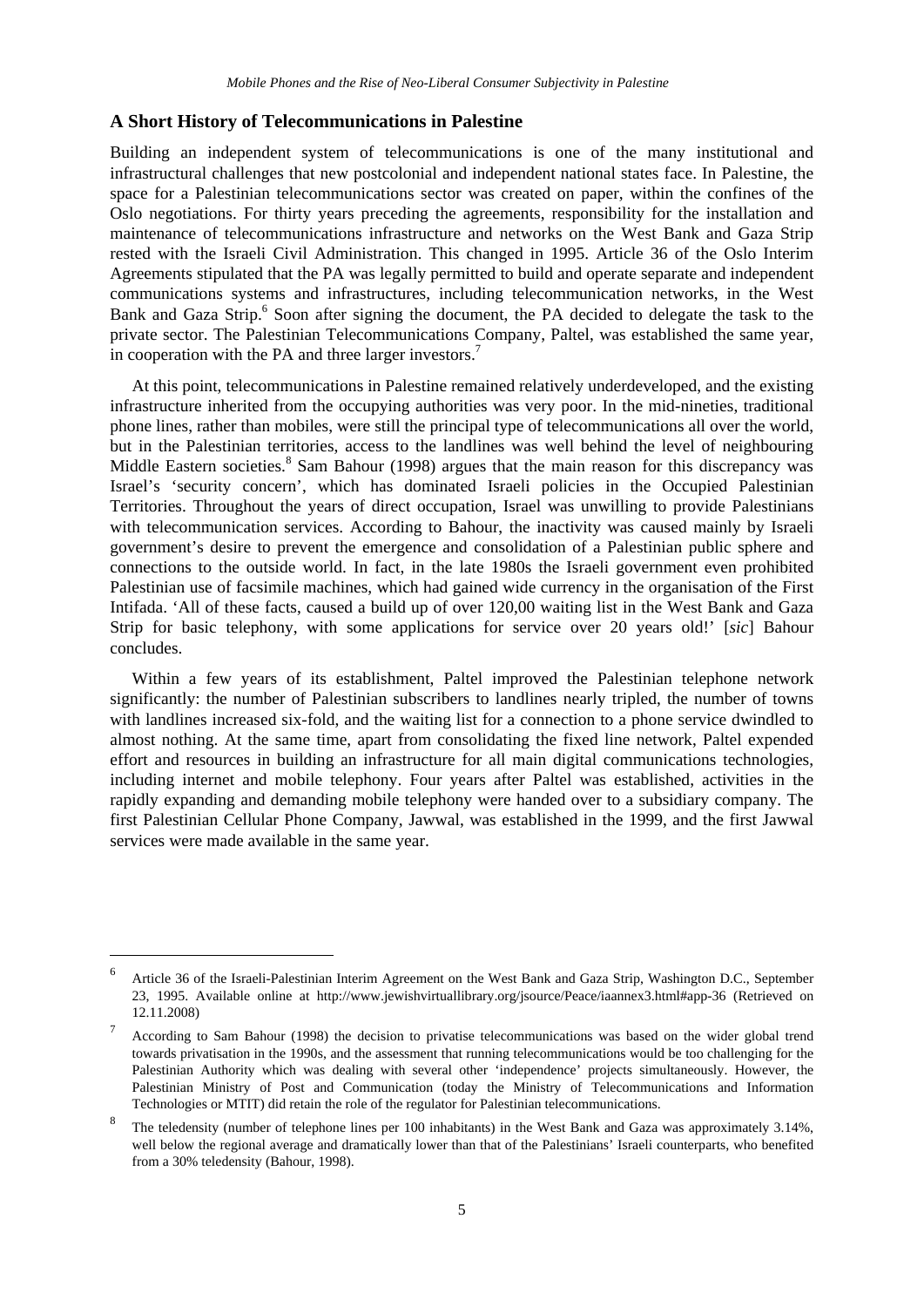#### *Laura Junka-Aikio*

#### **Jawwal: a Marker of an** *almost* **Postcolonial National Space.**

From the start, Jawwal has occupied an interesting role at the intersection of Palestinian nation building, Israeli occupation, and the expansion of globalised capitalism into the occupied Palestinian territories. Although Paltel and Jawwal are private companies, they have strong links to the national project of the Palestinian Authority. When Paltel was established, it was celebrated as one of the first functioning national institutions. The occasion itself was a media event, with televised images of Arafat making the very first Paltel call, declaring it implicitly to be the dawn of a new era in Palestinian history. The existence of an independent telecommunications sector also allowed Palestinians to receive a country code of their own, 970, instead of having to use the Israeli one, 972. All this carried extensive symbolic value for many Palestinians for whom these signs, which replicated similar developments in postcolonial states all over the word, appeared as signs of a definite movement toward an actual statehood and national independence.

However, the broken sovereignty promised by the Oslo Interim Accords ensured that, like every other Palestinian field or endeavour, the decolonisation of Palestinian telecommunications did not bring a full independence from the former occupier where telecommunicaiotns was concerned. On paper, the Oslo Interim Accords were unambiguous about the Palestinians' right to independent telecommunications and a full disengagement from the Israeli system.<sup>9</sup> In the field of mobile telephony, this implied that any company wishing to sell services to Palestinians would need a license from the PA, and would have to pay taxes to it. When Jawwal was established, many Palestinians were already using cellular services offered by Israeli companies such as Pelephone, Cellcom, and Orange. Once Jawwal's services were made available, these companies should, in the sprit of the Oslo Interim Accords, have withdrawn from the Palestinian market or sought licenses and tax accountability from the PA.

But that never happened. At this writing, Israeli companies continued to sell services to Palestinians while failing to meet any economic, social and environmental responsibilities to the Palestinian Authority (Rossotto et al., 2008; Bahour, 2004). This breach of the Oslo Accords originates primarily in Israel's policy of settlement expansion. In addition to granting Palestinians a right to disengage from the Israeli sector and to build a market of their own, Oslo secured Israel the right to provide necessary telecommunications services for settlers living in the Palestinian territories. In practice, this has enabled Israeli companies to install and maintain transmission towers in strategic locations throughout the West Bank and Gaza.<sup>10</sup> Since settlements are often located on hilltops and adjacent to Palestinian residential areas, obtaining a high level of coverage throughout the West Bank and Gaza has not even been very difficult. According to Jawwal's own estimates, Israeli companies are today able to cover up to 80 percent of the Palestinian territories (Rossotto et al., 2008, p.6). In fact, since many settlements host only a handful of settlers, it is questionable whether the maintenance of expensive infrastructure in some of these settlements would be profitable at all without the simultaneous capture of the Palestinian market.

Curiously, apart from profiting from the Israeli policy of settlement expansion, in some cases Israeli cell phone companies have also encouraged further construction of entirely new settlements. As indicated by Eyal Weizman (2007, p.1-6), the Israeli hilltop settlement of Migron, which was established in 2001 on Palestinian farmers' land near Ramallah, is a case in point. According to Weitzman, a group of settlers first complained to the military that their mobile phone reception would

<sup>9</sup> Article 36 stated that 'Operators and providers of services, presently and in the future, in the West Bank and the Gaza Strip shall be required to obtain the necessary approvals from the Palestinian side' and 'Both sides shall refrain from any action that interferes with the communication and broadcasting systems and infrastructures of the other side'. Available online at [http://www.jewishvirtuallibrary.org/jsource/Peace/iaannex3.html#app-36 \(R](http://www.jewishvirtuallibrary.org/jsource/Peace/iaannex3.html#app-36)etrieved on 12.11.2008).

<sup>&</sup>lt;sup>10</sup> Israel withdrew from Gaza settlements in summer 2005. However, the Gaza Strip is geographically very narrow and therefore transmission towers that are placed near the Israel-Gaza border are still able to provide extensive coverage in Gaza.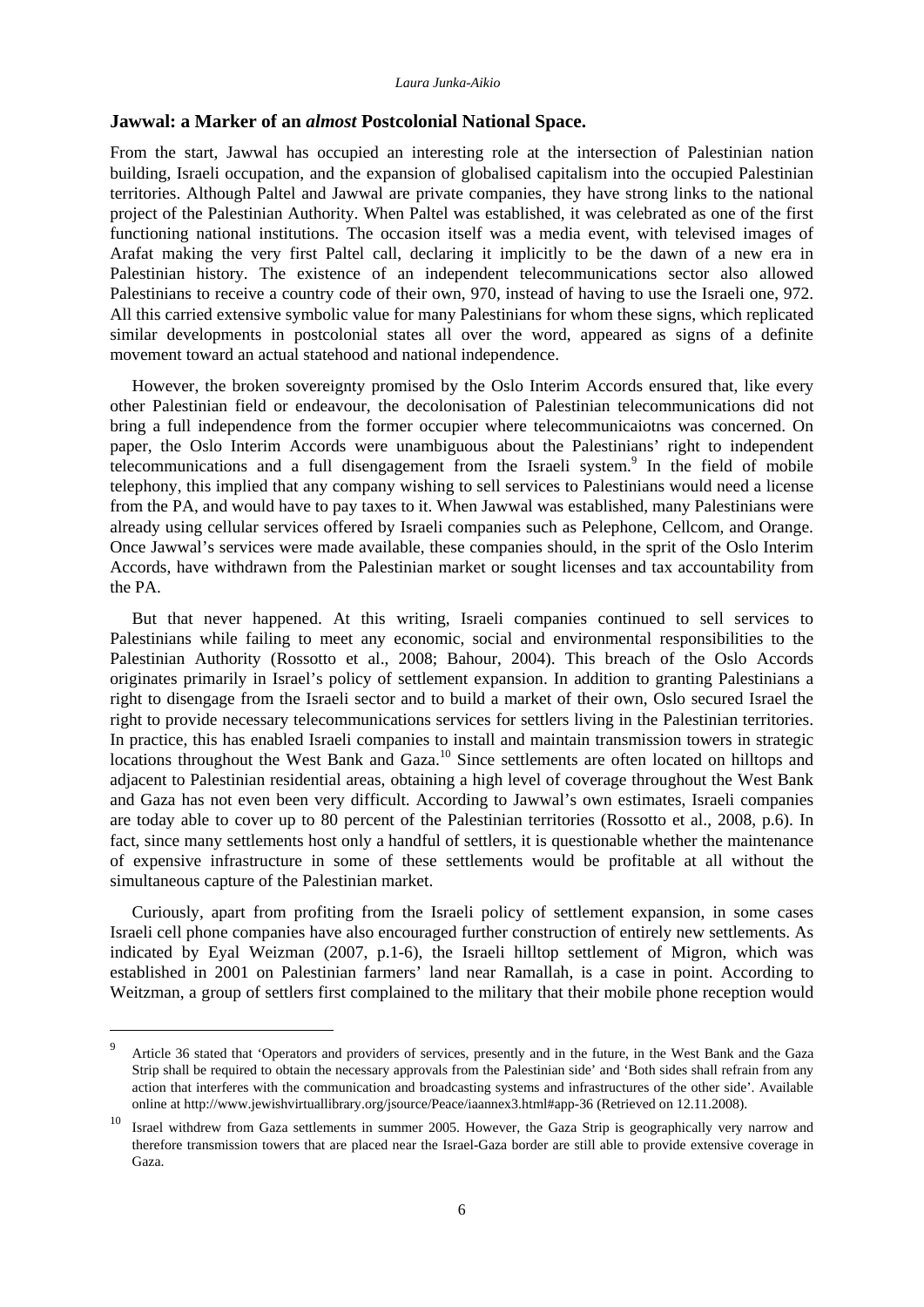cut out on a bend on a highway from Jerusalem to the settlements. The Israeli mobile operator Orange agreed to build a new antenna on a hilltop overlooking the bend, $11$  and other companies came along to supply electricity and water to the construction site. Once the tower was built, it had to be manned permanently by a guard, who moved onto the site in a trailer with his wife and children, fenced the hilltop off, and connected their home to electricity and sewage. The next year, five more settler families moved in, and a nursery and a synagogue were built on the site. By mid-2006, Migron had turned into a substantial settlement, with 150 people living in 60 trailers placed on the hilltop around the antenna. In this case, the colonisation of Palestinian airwaves and the telecommunications sector was not only an outcome of the inadequacies of the Oslo Interim Accords, but a driving force behind further territorial conquest.

#### **Deterritorialisation and Occupation**

1

That mobile telephony might have proved to be a battleground of nation-statist agendas and a tool for territorial occupation appears to be a contradiction of those qualities that are usually linked to mobile telecommunications. In the wider research context, this field, which liberal techno-enthusiasts have celebrated as 'a fundamental pillar of modern-day individualism' and 'a manifestation of individual freedom in the 21<sup>st</sup> Century' (Chaoul, 2006, p. 50) is associated with new, technology-driven forms of capitalism that encourage deterritorialising processes.<sup>12</sup> Above all, mobiles phones are seen as emblematic of neo-liberal, consumerised desires, which value mobility, fluidity and connection, but also individual control and competition. For instance media philosopher George Myerson sees mobile phones as embodiments of the contemporary spirit of a 'changing environment'. 'If you want to assure yourself that you belong to the new century,' Myerson writes, 'this is the object to have in your hands' (Myerson, 2001, p. 3). For Myerson, the appeal of the mobile phone draws largely on our desire for personal freedom, but he emphasises that this notion of freedom is essentially neo-liberal in kind. It is freedom understood not in terms of collective potential or creative becoming, but in terms of individualised control.

Mobile phones are also associated with a certain democratising promise: like the internet, it is seen as a medium that can evade centralised government and give rise to spontaneous and non-hierarchic political movements, swarms or 'smart mobs' such as those described by Howard Rheingold in *Smart Mobs: The Next Social Revolution* (2002). According to Rheingold, mediation and the instant connection offered by mobile technologies allow people to cooperate despite the absence of physical or real-term encounters, thus encouraging entirely new forms of collective human action. Similarly, Manuel Castells (2004) has suggested that the networked and rhizomatic quality of mobile-enabled communication can produce new possibilities for non-hierarchic and spontaneous political protests. Naturally, the democratising potential of the mobile phone depends on the particular uses to which it is put. As a potent harbinger of globalised capitalism it is always already part of a neoliberal biopolitics, and it has been harnessed by states and terrorist movements such as al Qaida - a point that Rheingold is particularly keen to make (Rheingold, 2002, p. xviii-xxii). This, however, does not contradict the idea that mobile telephony is strongly predisposed towards deterritorialising and decentralising tendencies which challenge previous systems of power and control - systems which Deleuze and Guattari (2004) would call 'molar' or 'arborescent'.

<sup>&</sup>lt;sup>11</sup> Weitzman writes that the hilltop had already been the site of previous, unsuccessful settlement attempts. Although the hilltop was owned and cultivated by Palestinians farmers in the nearby village, Israeli deemed the construction of the antenna as a security issue, and therefore justified.

<sup>&</sup>lt;sup>12</sup> The word deterritorialising refers here to the work of Deleuze and Guattari (2004) as well as to the ways in which Hardt and Negri (2000) have appropriated the word in their account of the Empire. Although deterritorialisation is linked to resistance to a centralised and territorialised power, it does not equate with resistance to power *per s*e. Capitalism, and in particular the present stage of globalised, neoliberal capitalism, works through deterritorialisation, and through the decoding of meaning.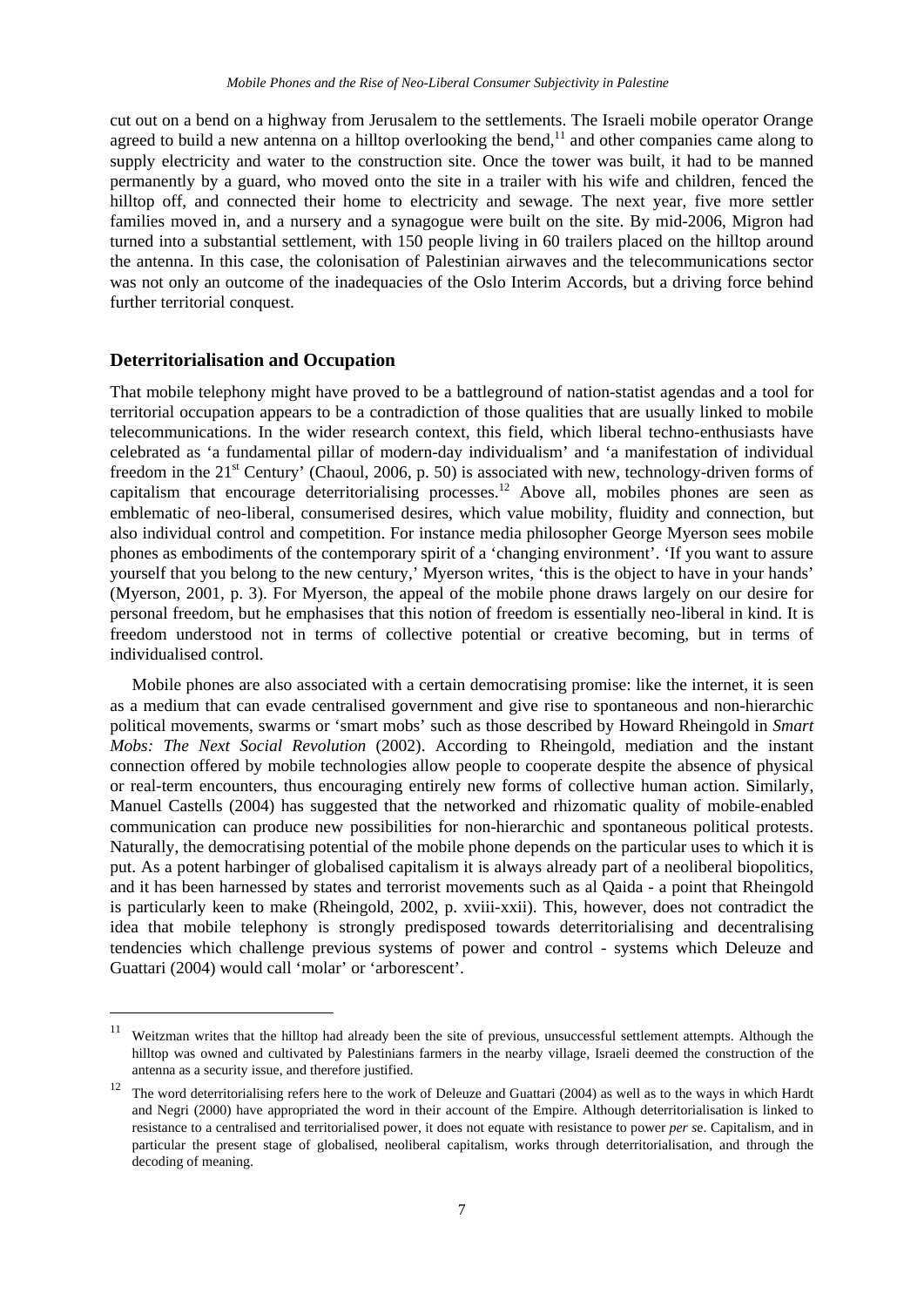#### *Laura Junka-Aikio*

What makes mobile telephony in Palestine particularly interesting, however, is the fact that there such deterritorialising tendencies meet with a manifestly ultraterritorialising colonial occupation. What roles, meanings and effects do deterritorialising processes associated with new communication technologies acquire in such a context? One of the most important things to consider here are the ways and contexts in which Palestinians themselves might have appropriated the mobile phone. The rise of the mobile phone in Palestine coincided largely with the end of the Oslo negotiations and the beginning of the Second Intifada. Jawwal was established just one year before the intifada broke out, and its most rapid growth period took place during the first years of the new millennium. Despite the shrinking of the Palestinian economy as the result of the closure and other punitive measures, these years saw the number of Palestinian mobile subscribers soar almost exponentially, turning Palestinian cellular market into one of the most promising in the whole Middle East region.

Why did the mobile phone become a success in Palestine at the height of political crisis and economic hardship? As has already been pointed out, mobiles are intermittently seductive in a world in which mobility, individual control and consumption are highly appreciated. This is particularly true for Palestinians whose daily existence is trapped by colonial occupation and incarceration within besieged villages and towns. Mobile phones present Palestinians a rare opportunity to get hold of something that is connected strongly to ideas of high and late modernity, mobility, progress, individual freedom and personal success. Indeed, the occupation might even have intensified Palestinian desires for mobile telephony in exactly these terms. For Palestinians a feeling that they, too, are taking part in the narrative of technological advancement and globalisation is probably even more tempting than for those who live in the world's metropolitan, liberal and 'smooth' centers. A few years ago, an internet Gallup poll, conducted by Jawwal and published upon the release on Jawwal's website ([http://www.jawwal.p](http://www.jawwal.ps)s), revealed that instead of functionality, reliability or economic costs, an overwhelming majority of Palestinian respondents considered special features and looks as the most desirable qualities in a mobile phone. Mobiles are seen as essential commodities for individual selffashioning. Despite their persistent condition as an occupied and colonised people, Palestinians are not immune to such temptations.

The occupation has also increased those contexts and situations in which mobile communication as such has become particularly useful. According to a fairly recent report on mobile phone use in the Middle East, war and conflict might actually increase people's needs for mobiles, and thus be conducive to a thriving mobile telephone sector (Schellen & el Zein eds., 2006). This is evident above all in Iraq, where the boom in mobile telephony has been, all things considered, at least as striking as that in Palestine.<sup>13</sup> Although the general infrastructure in Iraq, including fixed-line telephony, was devastated by the US invasion and has been very slow to recover, mobile operators have been quick to establish coverage throughout the shattered country and today represent one of the most vital business sectors there. Abdulilah Dewachi (2006) argues that this is best explained by the increasing need of ordinary Iraqis to stay connected to family, loved ones and the place of work during times of violence and insecurity.<sup>14</sup> A survey by Baghdad University has found that many Iraqi middle-class people are paying an astounding 25 to 50 percent of their monthly family income (average 150 US dollars) forcellular services (See Zorpette 2006). Nearly all urbanised Iraqis have appropriated the mobile phone, and there is almost no correlation between one's social and economic circumstances and access to a mobile phone (Yatzbeck 2006).

-

<sup>&</sup>lt;sup>13</sup> During the year 2004, the year following the US invasion of Iraq, the number of Iraqi subscribers rose from practically from zero to 1.3 million, and by the end of the next year, the number was estimated at around 3.5 million, with almost a 12,5 % penetration rate (Dewachi, 2006, p. 75).

<sup>&</sup>lt;sup>14</sup> According to Dewachi, '[T]he mobile phone has emerged as an essential security gadget for families checking on the safety of their members, especially school and university students, when they are outside their homes or late in rteturning after curfew hours' (Dewachi, 2006, p. 76).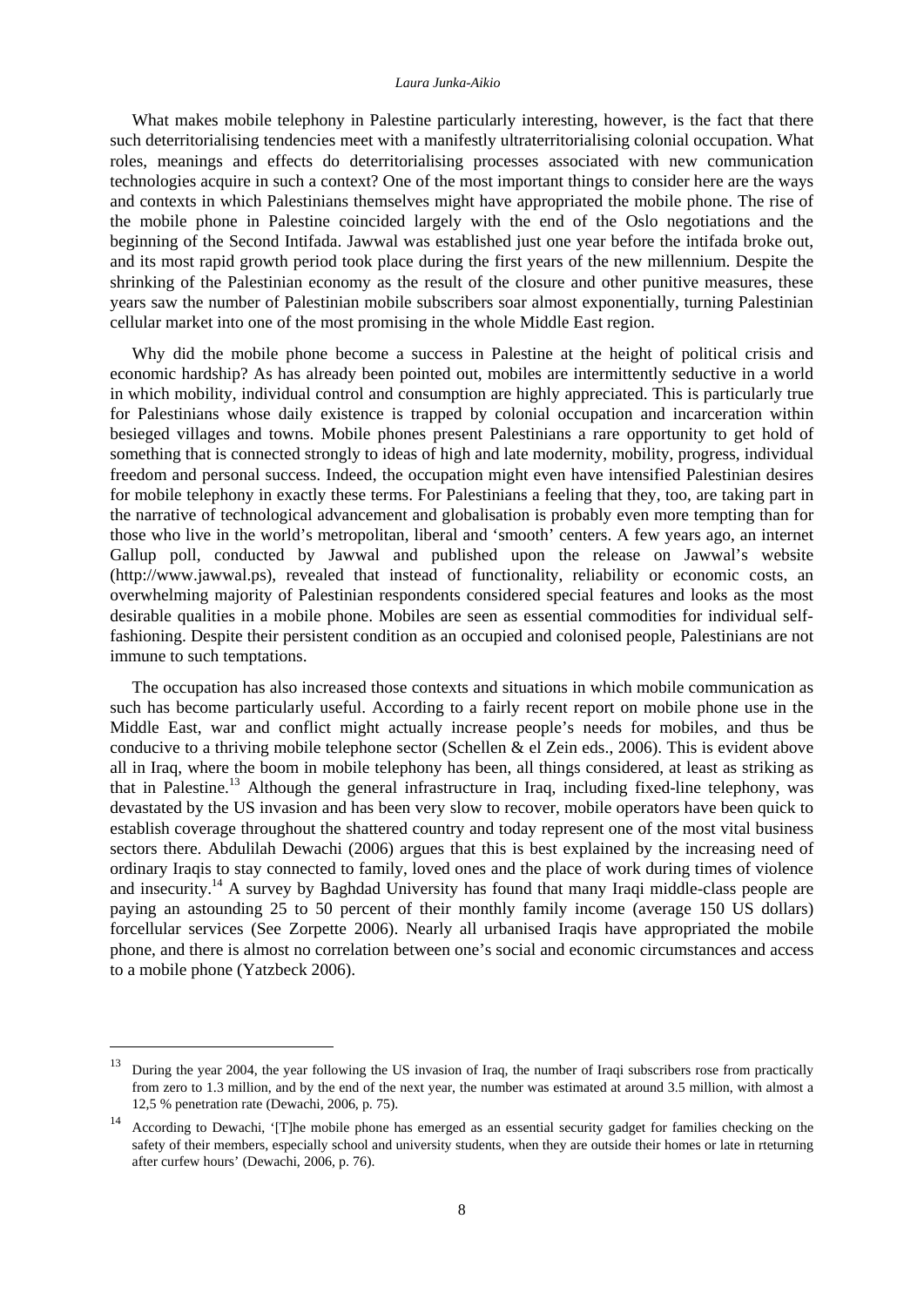In Palestine, too, the high demand for mobile telephony is linked to war and occupation. Perhaps most important here is the way in which the Israeli policy of closure and siege has placed struggles over space and basic mobility into the centre of Palestinian everyday life. Alongside the wider legal, bureaucratic and military machinery, the closure consists of fences, checkpoints, roadblocks, curfews, settlements and, more recently, of the massive West Bank separation wall. The resulting 'matrix of control' (Halper 2000) has virtually incarcerated Palestinians in their cities and villages, turning the occupied territories into something like large open-air 'prisons' (Mbembe 2003). Moreover, as Azulay and Ophif (2005) argue, the closure is filling Palestinian territories with visible signs of occupation, thus contributing to a wider Israeli military strategy of 'suspended violence', the aim of which is to sustain a state of psychological submission among the Palestinians through the continuous display of overwhelming power and an architecture of control. Thus, it is in more than one way that the occupied West Bank and the Gaza Strip have become Deleuze and Guattari's (2004) striated spaces *par excellence.*

In such a context, mobile phones have actually become indispensable tools for daily attempts at evading the blockade and mitigating its impacts on everyday life.<sup>15</sup> For example on the West Bank, Palestinian areas are fragmented by an extensive network of Israeli settlements, by roads that are reserved for settlers only, and by permanent as well as temporary, 'flying', checkpoints. The extent, location and level of the closure are never predictable, and the map of the siege can change by the hour. In response, for instance Palestinian taxi drivers have appropriated the mobile phone to enquire about, and keep others informed of the precise location of roadblocks, soldiers and alternative routes. Mohammed Najib, a taxi driver from Nablus whom I interviewed in Ramallah in September 2006, has plenty of experience of this sort of manoeuvring. According to Najib, every morning the first taxi to begin the journey from Nablus to Ramallah informs colleagues about the situation on the road. The practice continues throughout the day, and during particularly heavy closure it is common for drivers to spend most of their time with one hand on the steering wheel, and the other on the phone. Although using the phone is very expensive, and takes up a large part of the drivers' meagre salary (Najib earns some forty or fifty shekels (about 13 US dollars) a day, and spends around 25 shekels of that sum on mobile telephony alone), no driver could operate without one. 'If you are a taxi driver, you *must* have a phone', Mohammed Najib explains.<sup>16</sup> Thus, in Palestine, the mobile phone is working as an agent of deterritorialisation in a very concrete sense.

Phones are also used to keep in touch with family and friends one cannot reach physically, and to organise everyday life under the unpredictable conditions of the siege. Even Palestinian prisoners are using smuggled mobile phones to break their illegal isolation in Israeli cells.<sup>17</sup> Iain Guest (2004, p.31) describes the situation succinctly when he writes that 'Mobile phones have become a necessity rather than a luxury in a country where even ambulances and pregnant women can be delayed at checkpoints for hours, and where suspects are summarily detained.' Actions such as these might not amount to strategic resistance against the occupation, but they do sustain a spontaneous flow of Palestinian bodies (and in the case of the prison, of ideas and images) against attempts by the Israeli military to demobilise life in the West Bank and Gaza. Palestinians who evade the closure collectively are thus exemplary of Rheingold's 'smart mobs', swarms who use mobile technology *'to act together in new ways and in new situations where collective action was not possible before'* (Rheingold, 2002, p. xviii, emphasis original).

<sup>&</sup>lt;sup>15</sup> Of course, the same can be said of Palestinian use of the Internet, which has become, in the hands of Palestinians, an important means of communication within and across the borders of the occupied territories (Haddad 2003). However, while the internet may facilitate the flow of information, data and ideas in the West Bank and Gaza, the mobile phone has become a technological tool that actually aids the movement and mobility of Palestinian bodies and goods.

<sup>16</sup> Interview with Muhammed Najib, 18.8.2006 in Ramallah.

<sup>&</sup>lt;sup>17</sup> Although phones are strictly forbidden, detainees bribe prison guards or smuggle phones in, for a chance to exchange text and photo messages with family, friends, lawyers, political networks and fellow prisoners. See the report by IslamOnline.net at [http://www.islamonline.org/English/News/2004-12/31/article01.shtml {A](http://www.islamonline.org/English/News/2004-12/31/article01.shtml)ccessed 4.9.2010].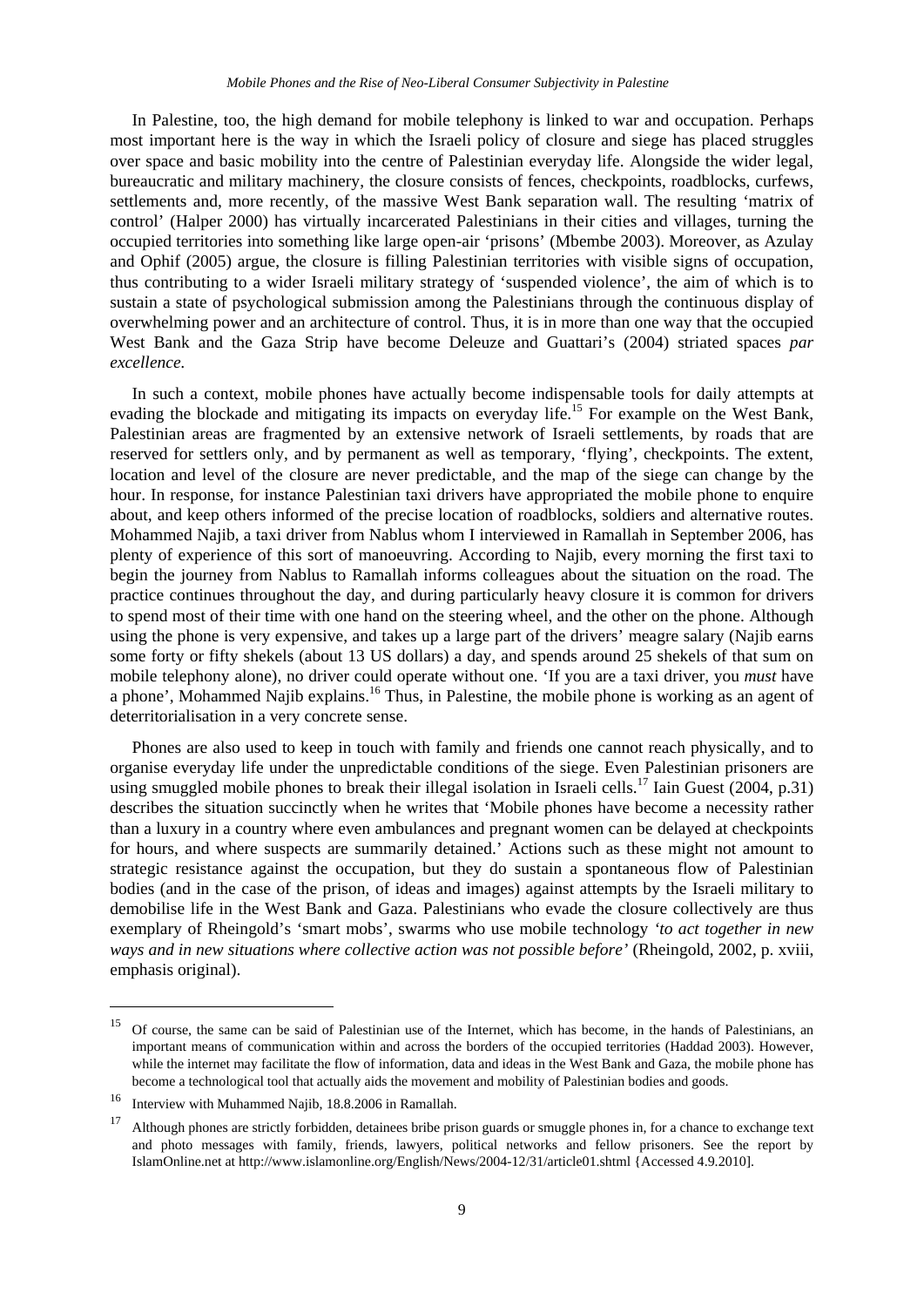#### *Laura Junka-Aikio*

But let us not forget the notion of late modern colonial occupation that we began with. So far, I have pitted the notions of territoriality and deterritorialisation against one another in ways that correspond largely with the territorialising power of the occupation and the deterritorialising quality of Palestinian resistance. Such a juxtaposition carries some obvious risks, one of which is that of simplifying the relationship between power and deterritorialisation or equating deterritorialisation with resistance per se. This point is particularly important once we remember that apart from appropriations of the mobile phone by Israel and the Palestinians along the lines of mutual of antagonism, the mobile phone stands as a symbol of other, distinctly neo-liberal forms of power that are also gaining hold in Palestine. Such tendencies are much harder to locate within the text of the conflict, and it is precisely this dimension of the mobile phone that is of most interest for the present study.

The rest of this chapter examines the relationship between Palestinians and the first Palestinian mobile phone operator Jawwal. I suggest that during its ten years of existence, Jawwal's standing within Palestinian society has undergone significant changes. These changes reflect the emergence and consolidation of a neo-liberal and consumerised mode of subjectivity within the Palestinian territories, as well as the rise of resistances and struggles that are not only specific to this context, but also largely invisible to inquiries that limit Palestinian politics to the analytical frame of national struggle*.* The processes that I describe are in many ways detrimental to the emergence of a consistent political strategy or a collective, hegemonic national front among the Palestinians. Their political value derives from the problematic that I have described in reference to Lyotard's notion of *differend*: from a demand to rethink the political aesthetics of late modern subjects of colonial occupation.

### **The Nationalist Strategy: One Voice, One Jawwal**

Although war and occupation have actually contributed to the mobile phone boom in Palestine, the fact that this boom should have profited Jawwal to the extent that is has done could not be taken for granted. When Jawwal was established, Israeli operators already dominated the Palestinian mobile telephone sector and Orange, Cellcom Pelephone and Mirsa enjoyed a firm hold on the growing markets in the West Bank and Gaza. Thousands of Palestinians were subscribers to these companies, and prepaid scratch cards and other Israeli cellular products could be purchased with ease in most grocery shops throughout the Palestinian territories. In this context, Jawwal needed a marketing strategy that would be powerful enough to seduce new customers as well as pronpt those who already held an Israeli phone to switch to Jawwal.

During the first years, the answer was nationalism. The nationalist marketing strategy was masterminded by Jawwal's first CEO Hakam Kanfani, who sought to distinguish Jawwal clearly from its Israeli competitors on national grounds. Kanafani assumed leadership of the company in December 2000, and his first move was to have Jawwal's logo redesigned into one that corresponded with the Palestinian flag. The company's first logo, used for the first one and half years of its existence, had been blue in color, resembling closely Paltel´s designs and brand. This logo was created before the company had consolidated administrative and strategic structures of its own and separate from those of Paltel.<sup>18</sup> Instead of blue, which many Palestinians associated with the color of the Israeli flag, the new logo used the Palestinian national colors (black, red and green on a white surface), a pronounced image of a mobile phone, and a text, which portrayed the company name printed in both Arabic and English [figure 2].

<sup>18</sup> Interview with Irene Saadeh, September 6, 2006, Ramallah.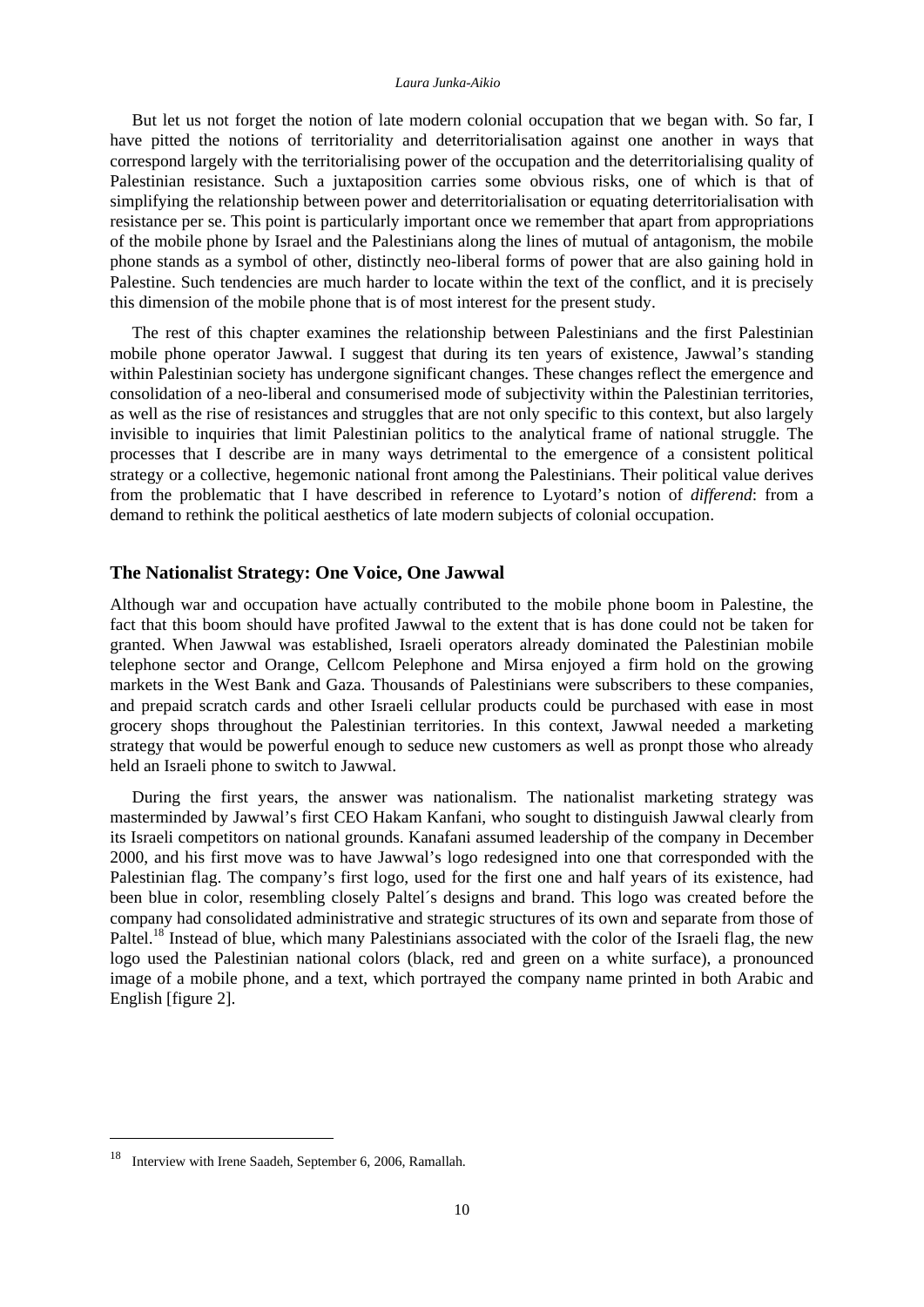

**Figure 2: Jawwal's 'nationalist' logo released in 2000** 

(courtesy of Jawwal)

The nationalist campaign coincided with the start of the al Aqsa Intifada. As the urgency of resistance against Israel returned, the issue of national unity also became an increasingly central concern for the Palestinians. In 2001, Jawwal directly harnessed on these anxieties by launching a powerful advertising campaign centred on the slogan 'One Voice, One Jawwal' [figure 3]. The campaign, which stressed the importance of Palestinian unity and resolve, was massive. In addition to domestic press and TV, *One Voice, One Jawwal* was broadcast through satellite TV channels including regional networks like al Jazeera, Abu Dhabi TV and CNN, making Jawwal the first Palestinian company ever to buy advertising space globally on Arab and international networks. These efforts were no waste: the campaign attracted the public both in Palestine and elsewhere in the Middle East instantly, and it was even awarded the precious Golden Award as the Best TV advertisement in the Middle East for the year 2001. On the ground, the al Aqsa Intifada and the idea of a collective, strategic national struggle was disintegrating. On the level of ideas of how the intifada should proceed, however, the desire for national unity was strong. 'One Voice, One Jawwal', was effective precisely because it managed to tap on such hopes and link ideas of national unity to the company's own brand.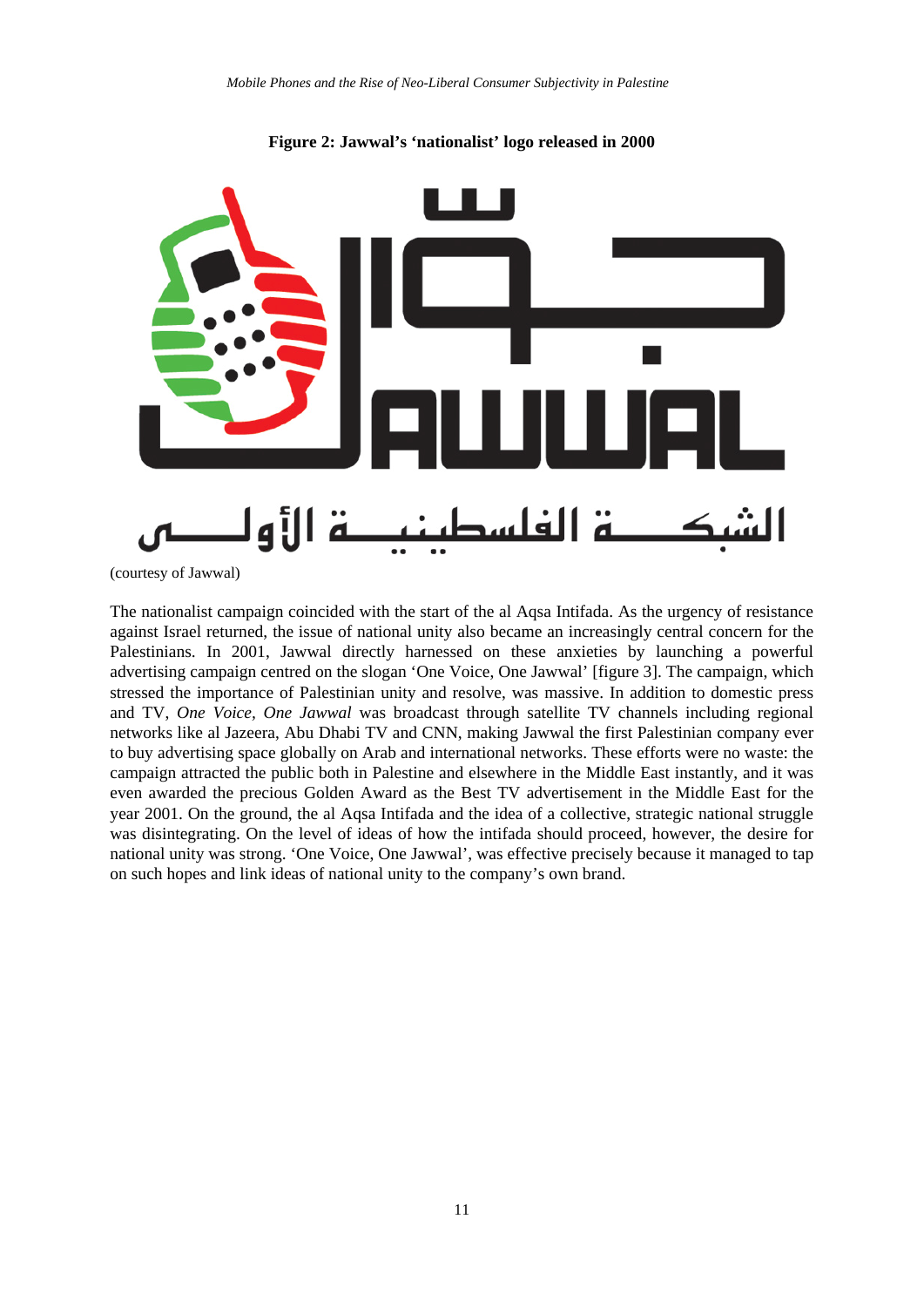**Figure 3: An example of the advertisement campaign 'One voice, One Jawwal' from the year 2001** 



(courtesy of Jawwal)

#### **War of Frequencies: Israel Strikes Back**

How did the Israeli state react to the rise of Jawwal, and the thriving of a genuinely Palestinian mobile communications sector? In just two years under Kanafani's rule, Jawwal became one of the most successful Palestinian companies. During the year 2001 only, the number of Palestinian subscribers increased from 80 000 to 200 000, and the company reported net profits of 5.8 million US dollars.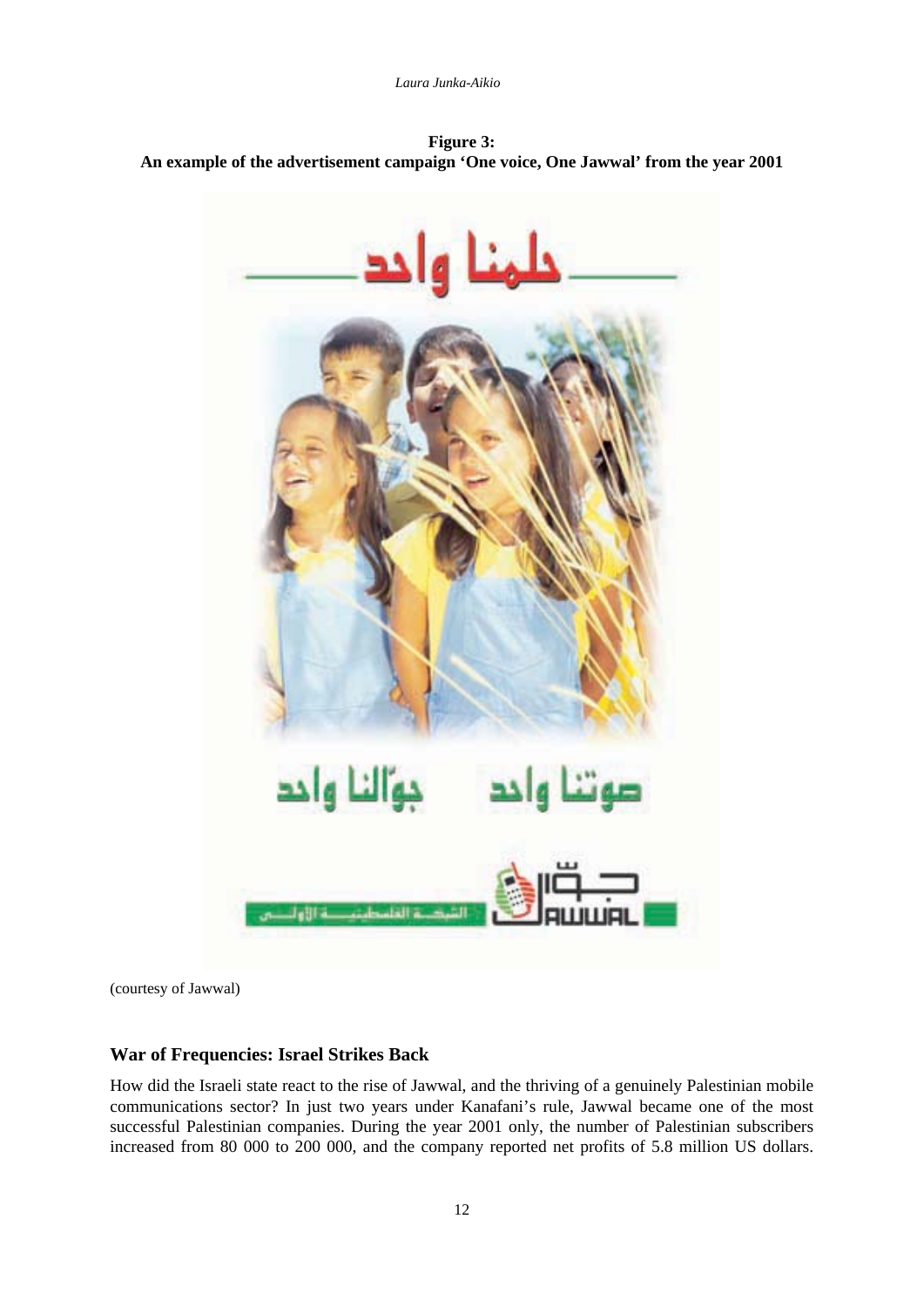This might not be entirely surprising: after all, information and communications technology, including mobile telephony, are readily understood as an economic sector that has most chances of success in the physically strangling conditions of Israeli occupation. While traditional phone lines presume an extensive network of telephone wires which are expensive to build and maintain, infrastructure for mobile telephony does not require uninterrupted territorial continuity to function; moreover, it is easier to defend or replace after aggression, thus providing an economic sector that is particularly adaptable for unstable and volatile political spaces.

But there are limits to this potential. By the time that the company was gaining a record number of subscribers and Israeli companies operating in the territories were rapidly losing their customer base, the IDF instituted measures that would cause significant damage to Jawwal's development and services. The principal such measure was Israel's decision in the late 2001 to prevent Jawwal from importing goods and equipment that were vital to Jawwal's functions. The Oslo interim accords granted Israel the opportunity to control all the borders of the Palestinian territories and, most importantly, channel all imports to the Palestinian territories via Israeli ports and airports. Although in principle the same agreements stipulated a 'right' for the Palestininas to import and export freely, in practice Israel was granted a position to control at will which goods and objects could enter the Palestinian territories, and which could not.<sup>19</sup>

In October 2001, Jawwal as well as several other Palestinian IT and telecommunications companies, received from the Israeli Ministry of Defence a military order retracting their licence to import equipment. At the same time, the IDF confiscated the technological imports that were already on the way, placed them in large storage facilities, and later even charged Palestinian companies high rents for this storage space. Jawwal alone was forced to pay half a million dollars in storage fees for the storing of confiscated equipment. Among the confiscated items were technological devices that were not only very expensive but central to Jawwal's continued ability to provide services to its expanding customer base, for example, 60 transmission antennas.

The situation sparked anger and frustration within the Palestinian business community. In their Urgent Appeal for Action, released jointly by Paltel, Pita (Palestinian IT Association for Companies), Paltrade (Palestine Trade Center) and Jawwal, the incident was described in following terms:

'Both the Telecommunication and IT sectors have been brought to a standstill due to their inability to clear products held at Israeli ports. The seized goods comprise telephone exchange systems, faxes, cellular base stations, telephone sets, cellular telephone terminals, data switches, routers, modems, videoconferencing systems, and ADSL equipment; all indispensable for providing Palestinians with communication tools with advanced technological compatibility.

The crux of the problem lies in the seizure of equipment that is normally traded and utilized by Israeli and international companies, with the only difference that it would serve the Palestinian private sector.'20

Officially, the confiscations were made for security reasons, but both Palestinian and Israeli sources proposed that motivations behind the seizure were manifold. According to Kanfani, Jawwal's imports began getting stuck in Israel precisely around the same time as Jawwal was hitting record growth:

'In 2001, Jawwal managed to regain 60% of the Palestinian subscribers that were on the Israeli networks. That's precisely why on the 29th of October, 2001, the Israeli authorities blocked 7.5 tons of imported cellular stations [...] Taking Jawwal's equipment "commercial hostages" paves the way for the Israeli mobile operators to gain back the market share that Jawwal worked so hard to achieve' (Kanafani, 2002).

<sup>&</sup>lt;sup>19</sup> In Gaza, this kind of control has reached the highest levels. With the total siege that Israel has been imposing on Gaza, in particular since the 2006 election of the Islamic Hamas to the Palestinian government, Israel has effectively blocked the import of a variety of goods, including basic foodstuffs and garments.

<sup>20</sup> The appeal is available online at [www.pita.ps/PITA%20files/call%20for%20end%20equipment%20seizure.doc](http://www.pita.ps/PITA%20files/call%20for%20end%20equipment%20seizure.doc)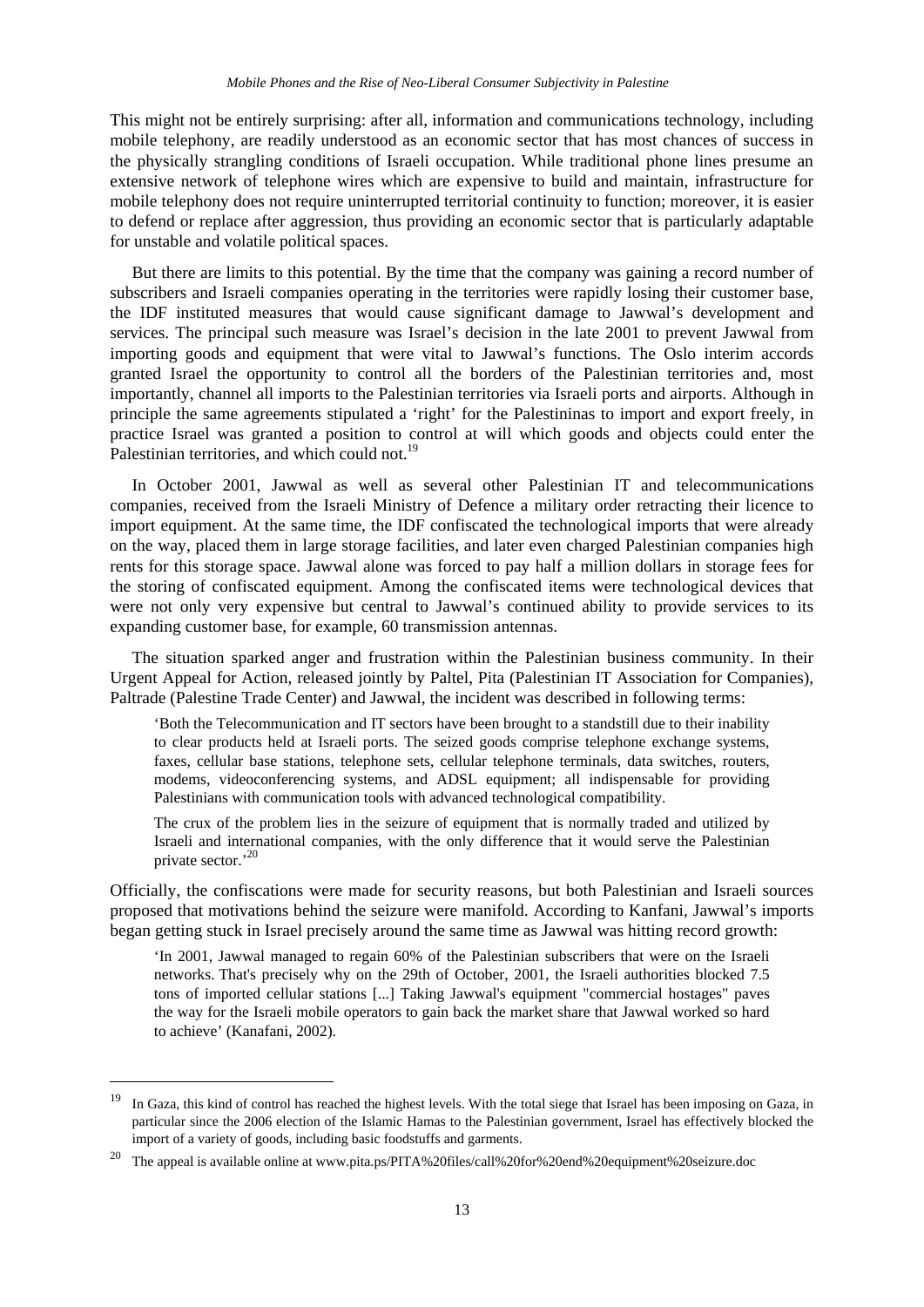Whatever the reasons behind the confiscations, they weakened Jawwal and its ability to compete with Israeli cell phone operators. In 2002, a lack of access to necessary equipment prevented Jawwal from expanding its services despite growing demand, and resulted in the company's decision to stop selling any new subscriptions. On the ground, the availability of Jawwal SIM cards dwindled, and those that were available on the second-hand and black market sold for terribly high prices. When I visited the Palestinian territories in the summer 2002, I was unable to purchase a Jawwal SIM card for my phone, and had to buy one instead from the Israeli company Orange.

Meanwhile, Israel launched other measures that disrupted Jawwal's operation, for instance preventing the company from installing transmission antennas in places that would be crucial for sustained coverage throughout the West Bank. Only areas A and B of the West Bank are under full jurisdiction of the Palestinian Authority. In Area C, which consists of large stretches of land between Palestinian villages and towns, permissions for construction projects need to be applied for from Israeli officials. Although Israel has not issued an open policy forbidding Jawwal from installing its equipment in area C, it has been very reluctant to grat such permissions. Another problem is related to frequencies. In the Oslo Interim Accords, Israel was placed in charge of the transmission frequencies and of their allocation to the Palestinians. However, the number of frequencies defined sufficient for the Palestinians at the time has proven to be seriously underestimated. While the 'mobile phone boom', which took off a few years after the acords were signed, has greatly increased the demand on the Palestinian side, Israel has refused to adjust the extent frequency allocation to meet the needs of Palestinian telecommunication sector.<sup>21</sup>

For these reasons, Jawwal was unable to provide uninterrupted coverage on all West Bank roads, or to meet rising demands on its capacity. The situation translated into poor services and unreliable connections, and anyone wishing to enjoy full service on journeys between Palestinian towns had to resort to more than one handset: one by Jawwal, others by Israeli operators. For the Israeli companies, covering Area C is relatively easy thanks to the strategically placed hilltop settlements and as the case of Migron demonstrates, it has even been ready to establish new settlements to meet the needs of Israeli cellular coverage.22

#### **Expecting Quality, not Equality**

1

How, then, did ordinary Palestinians, customers of both Jawwal and Israeli companies, react to these problems? Given Jawwal's antagonistic position vis-à-vis Israeli operators, and the fact that it is one of the most established and highly performing Palestinian institutions in Gaza and the West Bank, it would be easy to assume that the troubles faced by the company would only strengthen Palestinian commitment to the national mobile phone operator. At the time, Jawwal's customer services might have appeared worse than the services of its Israeli competitors, but after all most of these problems derived from Israeli aggression and occupation policies against Jawwal. Moreover, Jawwal had become one of the largest employers within the Palestinian territories and, unlike Israeli companies, it carried and fulfilled various social, economic and environmental responsibilities to the Palestinian society. In addition to paying taxes to the Palestinian Authority, Jawwal was involved as a sponsor in a variety of Palestinian educational, sport, charity and other social activities in the West Bank and Gaza. And when West Bank Palestinians endured one of the most aggressive Israeli military incursions for

<sup>&</sup>lt;sup>21</sup> The number of frequencies released by Israel was agreed upon in the Oslo Agreements on the condition that Israel would increase the number should there be a growing need on the Palestinian side. However, the level agreed upon in the agreements in no way corresponds with the current needs of the Palestinians. The agreements were signed in the midnineties, when no-one could yet predict the massive rise of the 'mobile phone frenzy' at the turn of the millennium. Interview with Sam Bahour, 20.8.2006, in Ramallah.

<sup>22</sup> Another reason for the use of multiple handsets is that since it is cheaper to call from Jawwal to Jawwal, Orange to Orange etc., those who use phones frequently save money by calling to and from phonea with SIM cards from the same operator.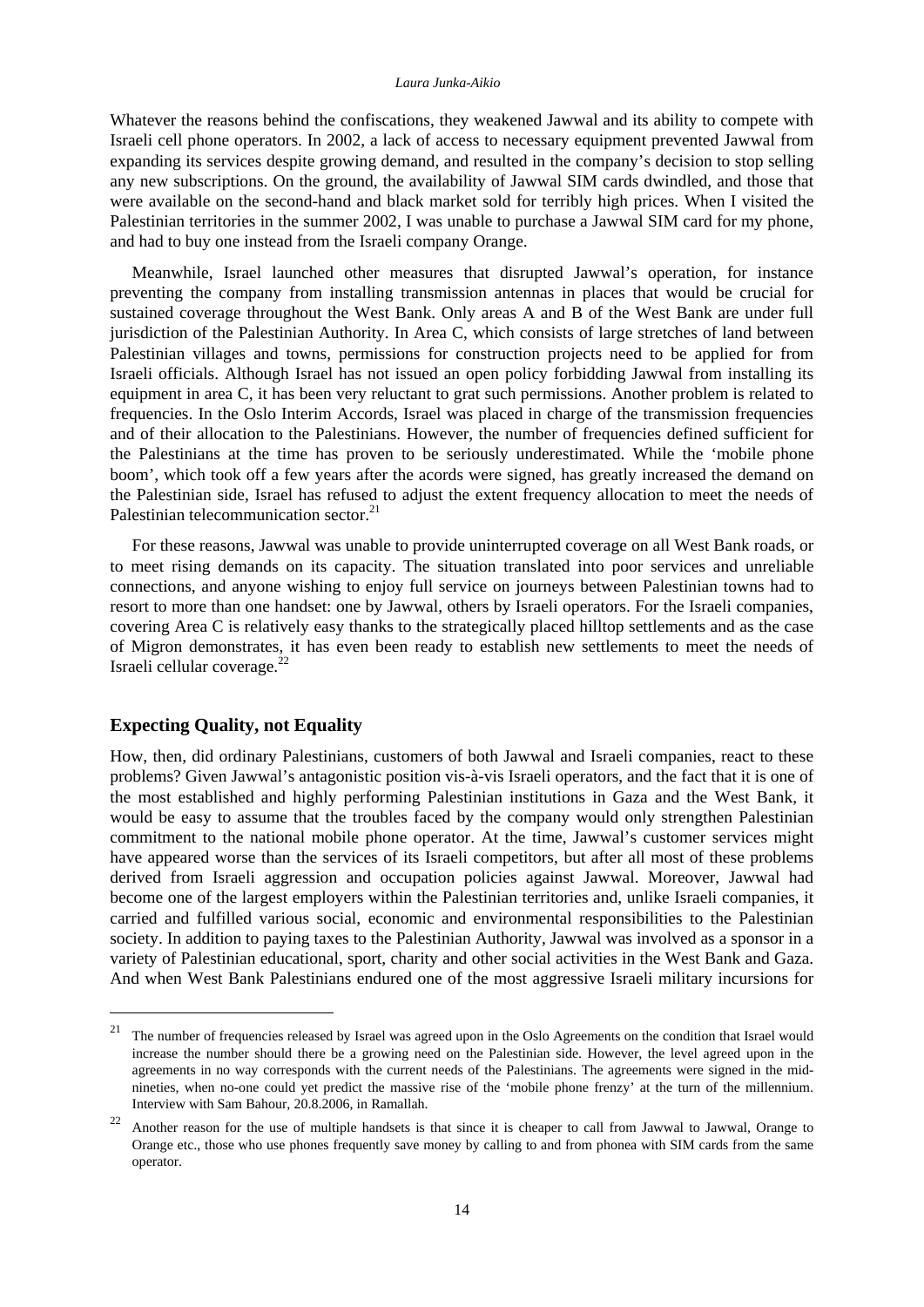decades in spring 2002, the so-called Operation Defensive Shield, Jawwal stood on the firing line: its offices were looted and destroyed, and staff detained for interrogation.<sup>23</sup>

Despite all this, Israeli disruptions of Jawwal's main functions in 2001 and 2002 did not cause Palestinians to side and identify with the Palestinian mobile phone operator. Instead, problems in Jawwal's services raised widespread discontent with and dismay regarding the company. For many, Jawwal's bad coverage, jammed lines and the lack of special discount schemes that Israeli operators were frequently offering to Palestinians stood above all as proof of Jawwal's incompetence and greed.<sup>24</sup> Just like their own government by the Palestinian Authority, towards which Palestinians had become increasingly resentful during the Oslo interim accords, Jawwal began to be viewed suspiciously as an embodiment of poor service, incompetence and corruption. In several private conversations in the West Bank and Gaza between the years 2003 and 2006, I heard Palestinians express distrust over the ethos and capabilities of the Palestinian mobile phone company, and accuse the company of raking in all profits while offering Palestinians second-class services at expensive prices. Others were skeptical about the political and economic standing of any Palestinian company, due to the dependent relationship of Palestinian territories to Israel, and saw no point in supporting Jawwal on 'nationalist' grounds.<sup>25</sup> Instead of relating to Jawwal as (anticolonial) national subjects who would identify Jawwal's troubles as part of a shared struggle against the occupation, the people whom I talked with related to the company above all as quality-conscious consumers or, alternatively, as skeptics of corporate power in general.

Such feelings were echoed within, and promoted by, the wider Palestinian business community. The loudest opposition has probably come from PITA, the Palestinian IT Association for Companies, which presents itself as the herald of the liberalisation of Palestinian markets.<sup>26</sup> Basing on neoliberal ideas, which stress the importance of free competition for the development of any business or service sector, this community expressed increasing concerns over Jawwal's monopoly position in the Palestinian territories. Another, related problem for them was the fact that Jawwal shared such close links to the Palestinian Authority. The PA had invested and participated in setting up the company, and granted it market exclusivity for the first five years. Moreover, in the absence of an independent regulator, the PA stayed in charge of all matters relating to the telecommunications sector, such as issuing licences to new operators and promoting market competition.<sup>27</sup>

Together, these matters have subjected Jawwal and the PA to harsh criticisms by those Palestinians, who see liberalisation as a key to developing economic, social and political life in the Palestinian territories. For instance Sam Bahour, himself an American-Palestinian businessman and one of Jawwal's foounding members and investors who resigned from Jawwal in the year 1999 due to these disputes, has argued persistently for market liberalisation and for an end to Jawwal's monopoly position. According to Bahour (1999 and 2000), the Palestinian community at large would profit from

-

 $23$  During the incursion in Ramallah, the IDF stole, looted and destroyed Jawwal's main offices: 15 soldiers raided the building, detained the staff, and damaged everything they could get hold of for five or six hours, causing considerable economic and operational losses for the company and personal distress for the detained and interrogated staff members.

<sup>&</sup>lt;sup>24</sup> According to Irene Saadeh, Jawwal's PR manager, the reason that Jawwal was not able to offer similar discount schemes to those offered by the Israeli operators was the confiscation of the equipment which would have allowed Jawwal to manage such billing systems. By 2006, Jawwal received the confiscated technology and was able to launch similar campaigns. Interview with Irene Saadeh in Ramallah 6.9.2006 See Appendix.

 $25$  As one Palestinian man, Nasir Hazara from the town of Yatta put it, there is no difference whether one contributes money to an Israeli or Palestinian company. 'In the end, all money goes back to Israel anyways', said Hazara, and explained that he used an Israeli company instead of Jawwal because Jawwal's services were so bad. Personal communication with Nasir Hazara, 22.8.2009, Yatta, West Bank.

<sup>26</sup> <http://www.pita.ps/newweb/index.php>

 $27$  Jawwal maintains that it has never enjoyed market exclusivity due to the illegal presence of Israeli operators, but to the member of PITA Jawwal has simply used this argumetn as a pretext to close legal competitors out of the market. See the exchange between Hakam Kanafani (2004) and Sam Bahour (2004b).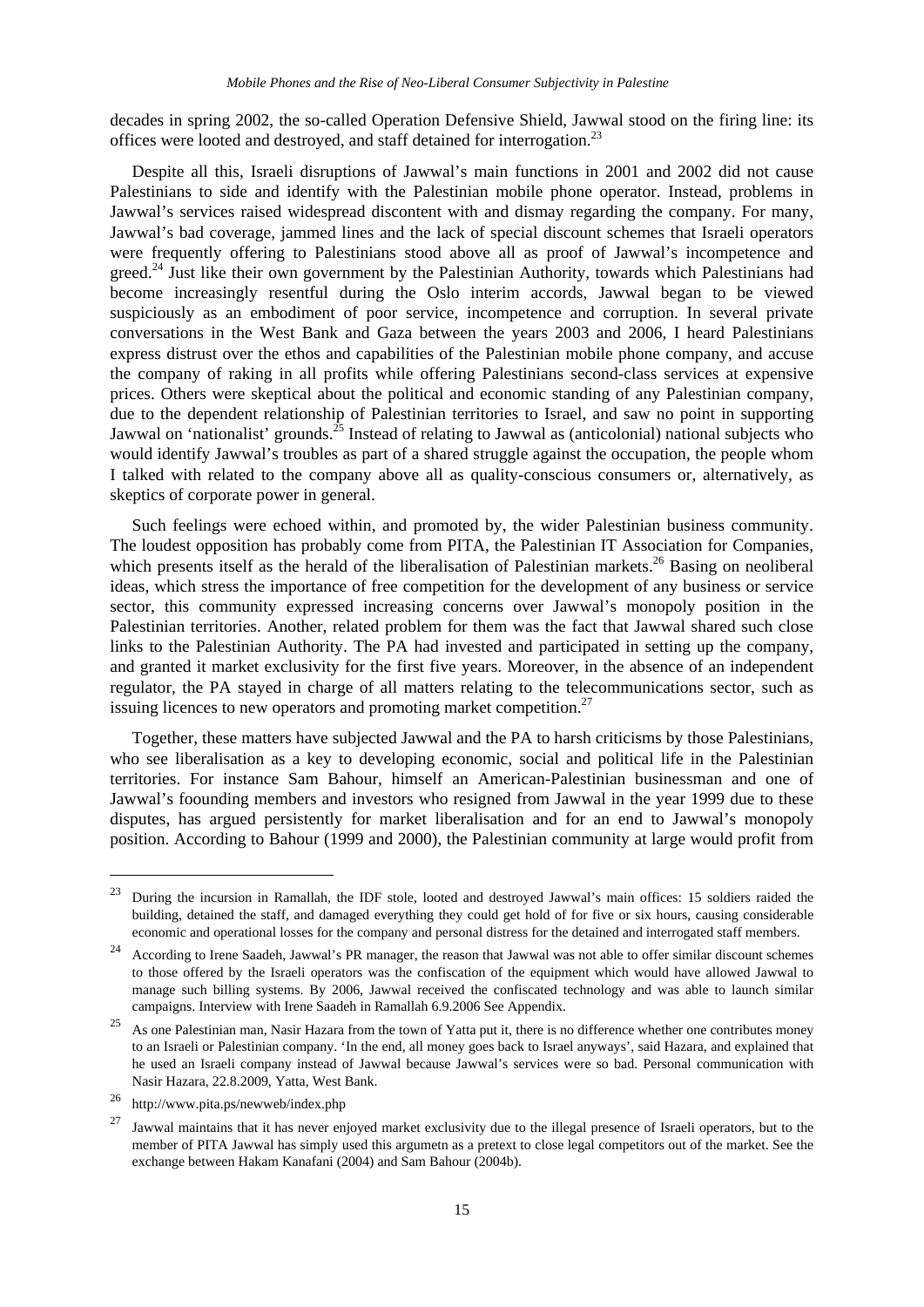the opening up of the Palestinian business space to more competition: services would improve, prices would go down, and the management of the business would become more transparent. All this, he writes, would be conducive to a more liberal and investment-friendly space than the one currently dominated by one national mobile telecommunications operator and the incompetent and corrupt leaders of the PA.

If these views are compared with some aspects of postcoloniality examined in chapter six, there are certain similarities between shifts in the Palestinians's relationship to Jawwal and the transformations of political subjectivity that are associated with postcoloniality in the late modern, globalised world: the salient similarities lie in the ways in which earlier narratives of collective liberation have more recently been challenged by neo-liberal ideas of self and society. Neoliberalism assembles society according to the model of atomized, self-interested individuals who relate to each other through the market, relegating extra-capitalist allegiances and loyalties to a secondary role. In practice, the advance of neoliberal ideology has by no means been uncontested in the West nor in the colonised world; the rise of religious fundamentalisms, 'new tribalisms' and ultranationalisms such as that of Jewish settlers are cases in point. Nevertheless, every society today has been touched to some extent by tendencies that are effectively neoliberal in kind, actively as well as re-actively.

#### **Remaking the Brand: from Nationalism to Green High-Tech.**

Initially, Jawwal's response to popular criticism was to emphasise Israel's role in creating the crisis, and to position the company side by side with ordinary Palestinians who also suffered from Israeli aggression. At first, in 2002, the company tried to clarify publicly the reasons (i.e. the confiscation of equipment, inability to build new antennas in required locations, etc) that were behind declining service by issuing announcements that explained the situation in detail in local newspapers. Later on, Jawwal launched a sustained advertising campaign in which individual Jawwal employees and their family members, presented as genuine, ordinary Palestinians, declared 'Ana Jawwal' (I am Jawwal), and told about themselves and their relationship to the company [figures 5 & 6]. The obvious aim of the campaign was to emphasise the organic link between Jawwal and Palestinian society and to fight off any negative images that linked Jawwal with corruption, greed, alienation and indifference to the needs of its customers – 'ordinary Palestinians'. Meanwhile, the company had limited success at finding alternative ways in which to improve the company's performance. These ways included splitting frequencies to increase the operator's capacity, and routing part of the services via switches that were actually based in London.<sup>28</sup> By taking these steps, the company was able to recover from the worst impact of the crisis and even to begin sell new subscriptions. However the quality of the services and coverage remained significantly lower than Palestinian customers expected, and the campaign 'Ana Jawwal' did not manage to turn the tide. By the next year Jawwal's sharp growth rates fell sharply and the company's targets were met only half way. Giving the fading appeal of the al Aqsa Intifada and the spiralling processes of social and political fragmentation, it appears as if the Palestinians were not willing to suffer poor services and expensive prices under the guise of national solidarity. At least in relation to the national mobile phone operator, many Palestinians identified themselves first and foremost as customers expecting quality.

<sup>28</sup> Interview with Jawwal's head of engineering Kamal Ratrout, 31.8.2006, Ramallah. See Appendix.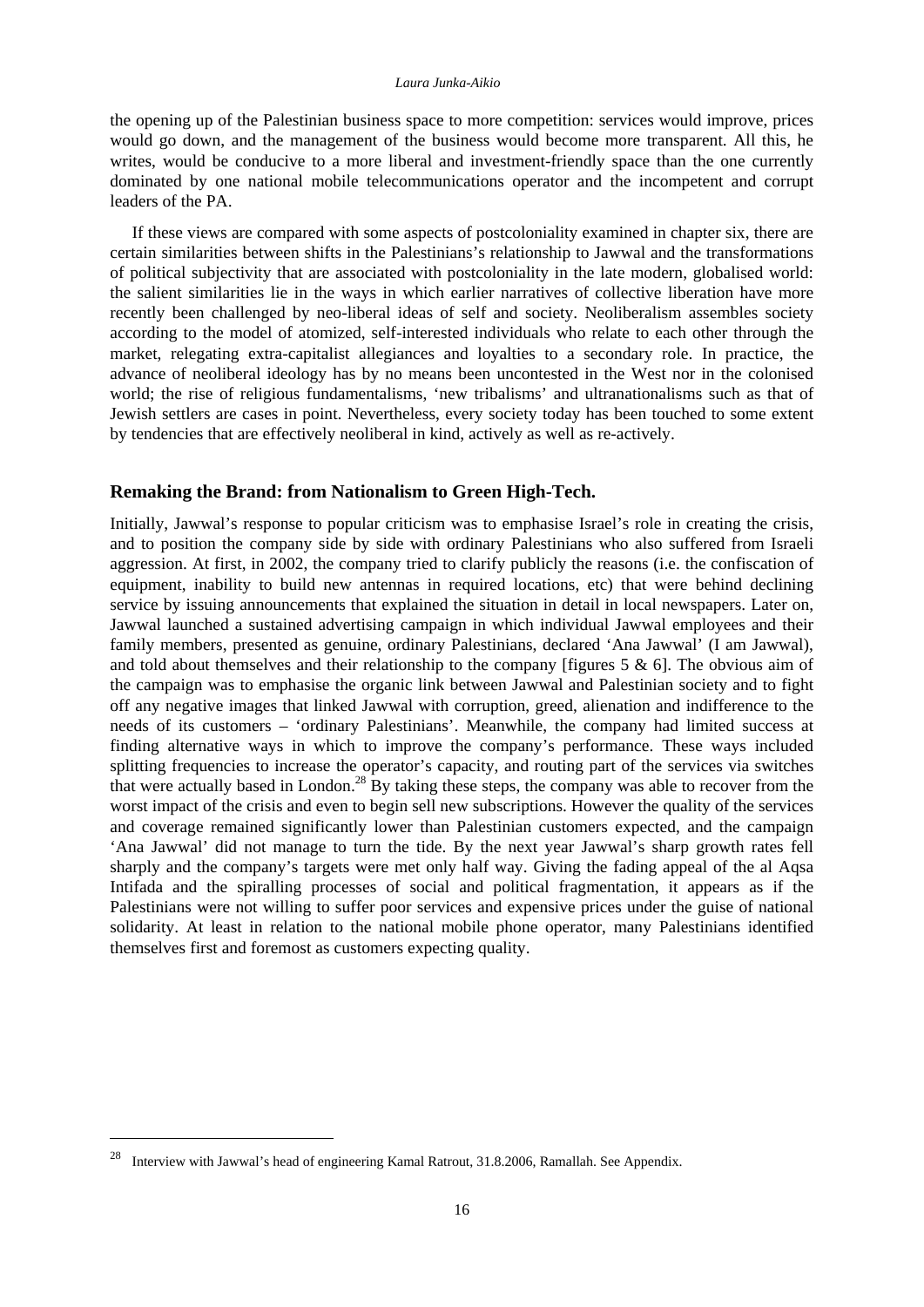**Figures 4 and 5: Portrayals of Jawwal staff in the advertisement campaign 'Ana Jawwal!' -I am Jawwal!** 



(courtesy of Jawwal)

## **Subaltern Militancy and Corporate Power**

Thus far, I have examined the interstices of neoliberal globalisation and late-modern colonial occupation primarily in terms of the rise of a Palestinian consumerist ethos. However, over the last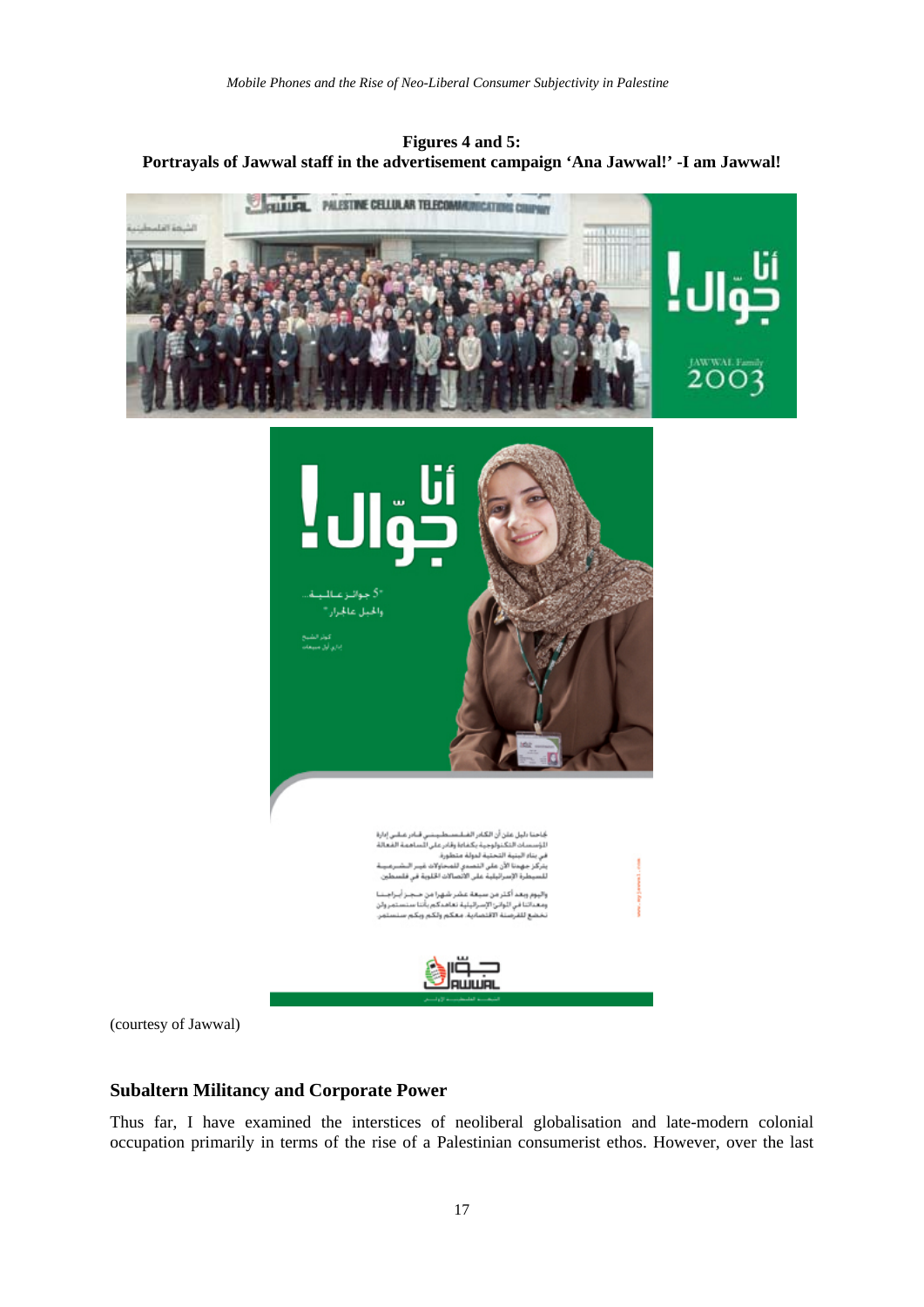#### *Laura Junka-Aikio*

four years there has been yet another change in the relationship between Jawwal and Palestinian society which is equally interesting from the perspective of this study. Today, one of the main challenges identified by Jawwal does not emanate from Israeli occupation, nor does it come in the form of a consumerised Palestinian subjectivity that places Jawwal on the same level with Israeli companies and judges the company solely upon its performance and pricing policies. Instead, the challenge has developed within the Palestinian society, and in tune with some of the most potent, rising discourses of contemporary transnational politics: discourses of health and environmentalism.

During the early 2000s and especially since the year 2005, there has been an increasing concern among Palestinians about the possible health risks that radiation from the towers might cause to people living near them. This awareness has led to local resistance against Jawwal's transmission towers. In a variety of incidents in Gaza and the West Bank, several towers have been burned or destroyed by shooting at the hands of angry protesters who accuse Jawwal's towers of causing cancer to people living in the area. The first incident took place in 2005 in Yatta, a deprived West Bank town at the outskirts of Hebron. There, Jawwal had placed a tower on a hill right in the middle of the town, in a graveyard next to the main mosque. According to the locals, problems around the tower began to accumulate in 2000, when a young Palestinian man from Yatta was diagnosed with cancer.<sup>29</sup> At that time, there were rumors that the doctor in Bethlehem had suspected exposure to radiation as the cause of the cancer and that he had asked the patient whether he lived near a cellular transmission tower. At that point, the tentative diagnosis did not provoke public anger, but during the next few years there was an increase in the number of cancer cases in Yatta. Many of the diseased were locals living right next to, or very near to the tower, and a significant number of them were young in age. Gradually, people began to link cancer with the tower and in a bid to get rid of it locals approached the company in order to ask for the tower's removal from the city centre.

When there was no response on Jawwal's side, locals began to attack the tower directly by throwing stones, and threats to burn the tower unless it was removed from the site were issued to Jawwal. These actions caused Jawwal to increase security for the tower, and to pay the municipality for an unarmed police night guard at the site.<sup>30</sup> Over time, attacks intensified: stones were swapped for bullets fired from distance and, finally, in 2005, the whole site was burned down. The attack itself was as banal as it was effective. After helping the police officer whose job was to guard the tower to carry his belongings and personal TV set out of the cabin underneath the tower, a group of about six antitower activists shot up at the machinery inside the tower base, poured petrol on the site, and setit on fire.<sup>31</sup> Aware of the fact that the incident would be repeated if a new tower were placed on the same site, Jawwal was forced to bend to local demands and engage in direct and open negotiations to identify a new, better place for the transmission tower. In an eight months' time, Jawwal erected a new tower in a relatively long distance from the town, in a place that everyone was happy with – including the landowner who received relatively high compensation for hosting the tower.

After the indisputable success of militant grass-root activism against Jawwal towers in Yatta, similar incidents began to spread to other Palestinian locations, including Qalqilya, Beit Fajar and

<sup>&</sup>lt;sup>29</sup> Personal communicaiton with a Palestinian man who identified himself as Merwan (Interviewed in Yatta, West Bank, 22.8.2006). Merwan did not want to have his speech recorded on tape. Accordingly, my records of his account are based on notes only.

<sup>&</sup>lt;sup>30</sup> The reason the police officer in question, Ashraf Shareef, could not possess a gun was dictated by the fear of Israeli military: if IDF soldiers found him outside in the night time wearing a gun, they would consider him as part of the armed resistance against the Israeli occupation. Interview with Ashraf Shareef's brother Shareef Smerat in Yatta, 22.8.2006.

<sup>31</sup> According to Shareef Smerat (brother of Ashraf Shareef, the policeman who was initially hired to guard the transmission tower in Yatta), Ashraf Shareef was guarding the site when about six men arrived there and asked him whether he wanted the tower to be there. When Shareed replied 'no, but this is my job and I have to be here', the men asked him to come out from the cabin underneath the tower because they wanted to burn it. Shareef asked them to wait for five minutes, so that he could carry his belongings, including the TV, out of the cabin – an appeal to which the men responded positively, even helping him to carry the items out. Interview with Shareef Smerat, Yatta, 22.8.2006.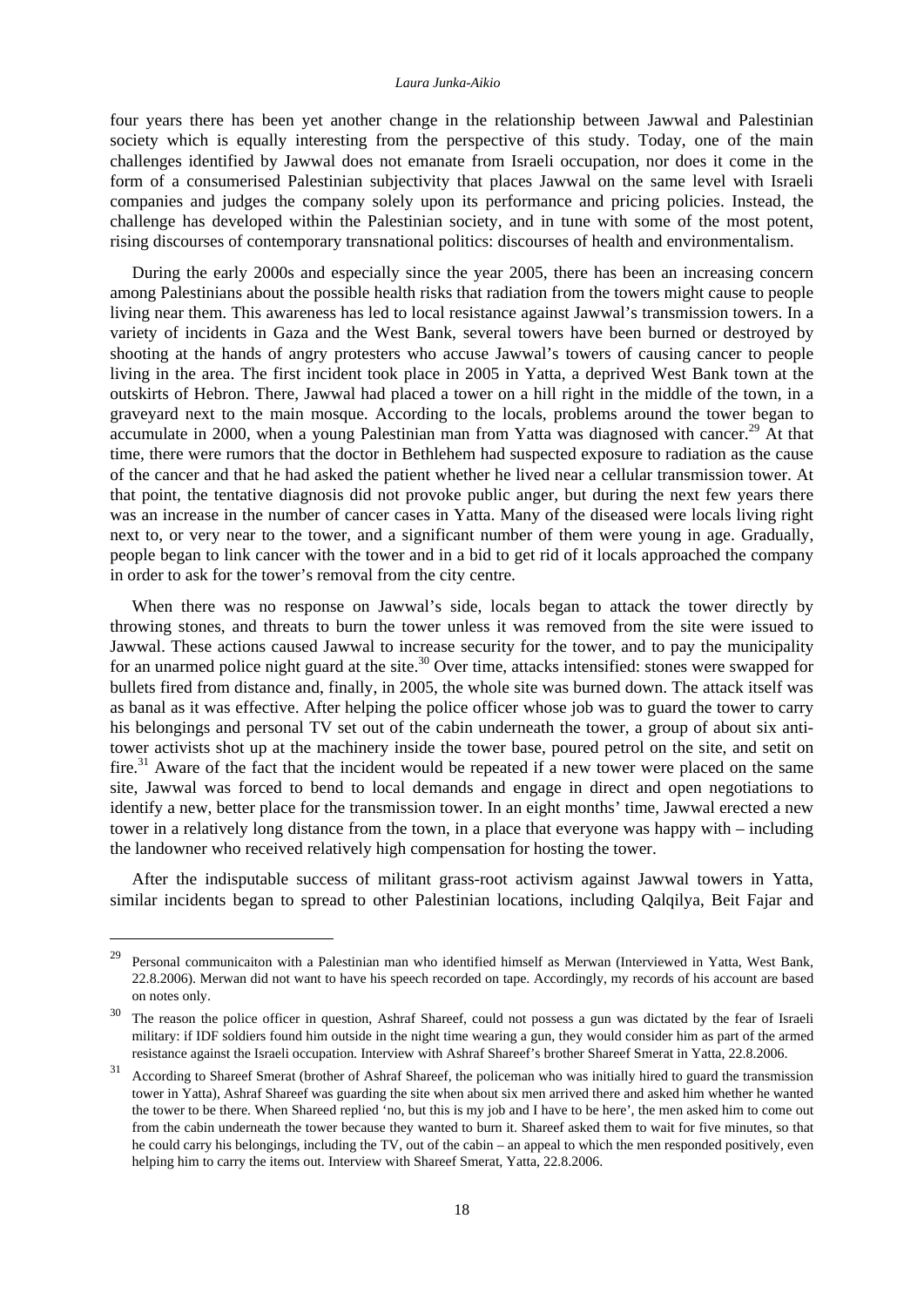Idna, where towers were also burned down and destroyed due to fears of radiation. These incidents should not, however, be regarded solely as instances of resistance to cellular transmission towers. Instead, they have been articulated in opposition to, and suspicion of, Jawwal's policies and corporate ethics in a twist that sees the marriage between corporate power and the Palestinian Authority as particularly harmful to the interests of ordinary Palestinians.

For instance in Qalqilya, where a tower was placed on top of a residential building in a densely built area and burned down a little later, residents compared Jawwal's ethics and responsibility to those practiced by Orange, Cellcom and Pelephone – and spoke out in favour of the Israeli companies. Standing on the roof of the building that used to serve as a base for the burned Jawwal tower, one of the residents explained to me that unlike in Palestine, in Israel, the safety and rights of individual citizens were in high regard, and transmission towers were always placed at a safe distance from housing centers. To prove the case, he pointed in the direction of the Israeli border, where we could see an Israeli transmission tower standing alone on a small, green hill. Jawwal, on the other hand, he said, was neglecting safety standards in a bid to find cheapest solutions, and risked public health by constructing towers in densely populated areas. The ultimate responsibility, he argued, lay with the Palestinian Authoirty, whose poor regulation failed to protect Palestinian citizens from Jawwal's greed. In other words, while Palestinians opposing the towers are drawing on health concerns that are by no means unique to Palestine (debates on the possible risks of cell phone radiation are today common all over the world), in practice these concerns tend to merge with suspicions regarding the morality and greed of domestic economic and governmental institutions, at least when placed in comparison with their Israeli equivalents. In proclaiming this, my host echoed attitudes that are relatively common among Palestinians, namely, the idea that despite the brutality of Israeli policies towards Palestinians, the relationship between Israel and its own citizens is governed by democratic values and respect for citizens' rights. In a broader context, this idea is indicative of the success of the liberal political ethos in producing subjectivities that regard the narrative of liberal democratization as essentially emancipatory and that project regimes that fail to fulfil these standards as backward and totalitarian.

In the matter of just a few years, popular attacks against Jawwal's infrastructure have therefore become a problem that might even exceed the troubles faced by the Palestinian cellular company in the face of Israeli aggression. On the official Jawwal website, the company presents itself today in the following terms:

#### *'We are Innovative. We innovate new methods to overcome obstacles*

One of the major difficulties Jawwal faces is manifested in the amount of frequency spectrum allocated for its network by the Israeli government. This accounts as one of the major obstacles that Jawwal and perhaps no other telecommunications cellular company around the world encounters. Such obstacles hinder Jawwal's attempts to enhance reception services and expansion strategies in the territories it covers. Jawwal has also been enduring a lot of difficulties manifested in the confiscation of its equipment and information systems, which resulted in the suspension of selling lines to its customers in many different occasions. Jawwal technical staff innovated new creative technological solutions to circumvent such limitations.

One of the major challenges Jawwal faces today is the intense opposition by some communities regarding the building of cellular towers. The cellular towers are constructed to assist in providing better reception services to customers in these communities. However, in the past few years, Jawwal towers were burned and vandalized due to the misconceptions by some that these towers have negative effect on the surrounding environment. Jawwal has been committed to, and still is, the international standards determined by specialized international institutions in this field. Thus, the frequencies transmitted by the towers are much lower than the internationally approved minimum limit, which reduces the impact on the surrounding environment and constitutes no danger whatsoever.'

([http://www.jawwal.ps/index.php?lang=en&page=corporate.about\\_jawwal.company.nabtaker&pty](http://www.jawwal.ps/index.php?lang=en&page=corporate.about_jawwal.company.nabtaker&ptype=subretrievedonFebruary3rd2009) pe=sub retrieved on February  $3<sup>rd</sup>$  2009)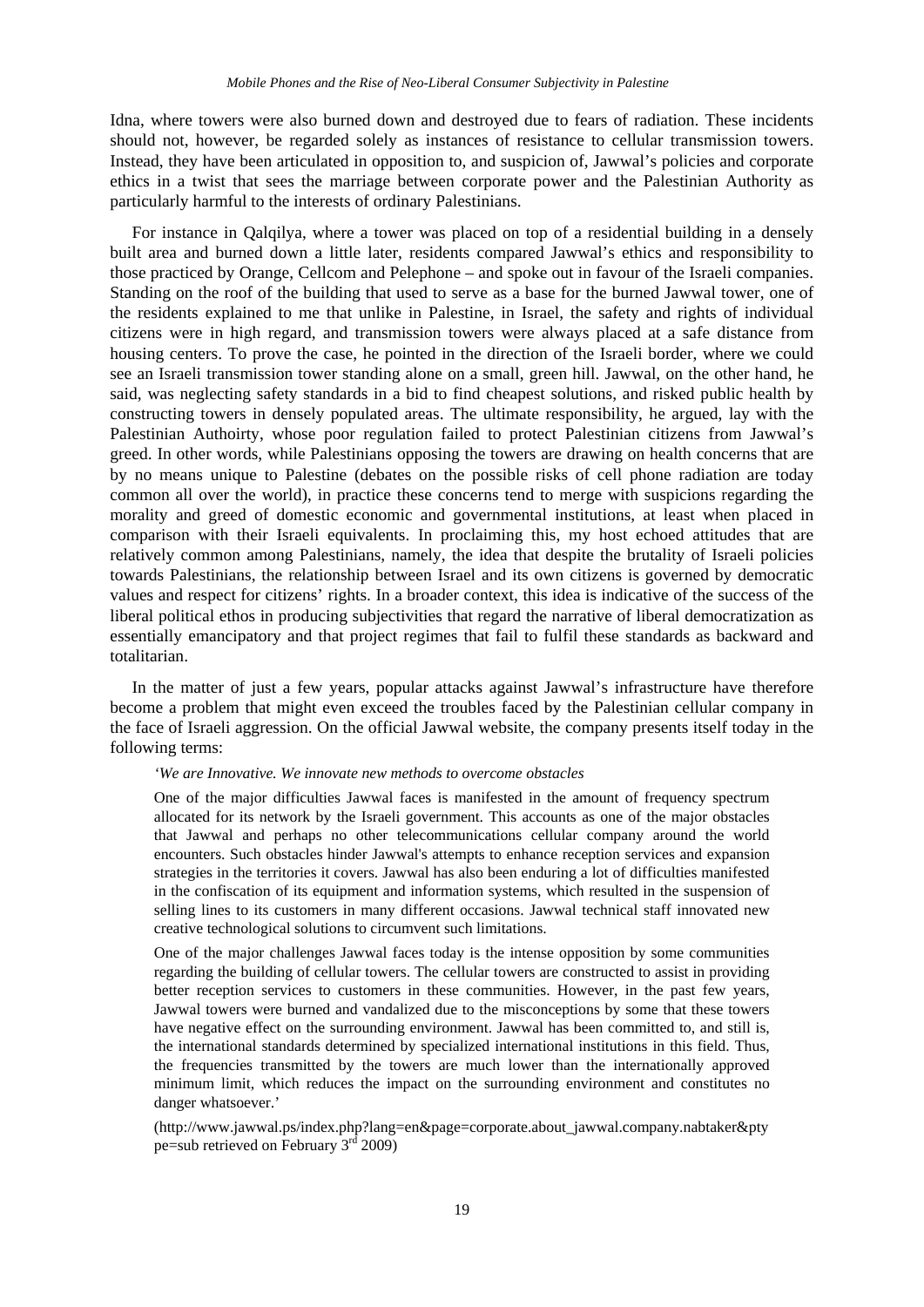Here Jawwal is underlining its Palestinianness by resorting to Palestinian discourses of steadfastness (*sumud*). The company's endurance and ability to 'overcome obstacles' under extreme circumstances are strongly emphasised. However, these hardships are not limited to those caused by the Israeli occupation. Instead, 'vandalism' by 'misconceived' Palestinians is identified as the most acute problem.

There are many reasons that might explain the exceptional force of Palestinian anti-tower militancy. One tentative and highly controversial explanation might be found in the micro politics underlying resistance. Talking in the position of a Jawwal official, Kamal Ratrout, Jawwal's chief engineer, suggested that the problem has only intensified after people realised that Jawwal is paying compensation for the land on which towers are erected. According to Ratrout, resistance to towers has been provoked, at least in part, by groups who are jealous of the beneficiaries, or alternatively, who want to raise the stakes of compensation.<sup>32</sup>

Another explanation is found in the relative collapse of governmental structures in the occupied Palestinian territories during the al Aqsa Intifada. Unlike health- and environment-conscious people in many other parts of the world, Palestinians are shooting and burning the towers down because *they can* do it. They posses the means, and the lack of an effective centralised government, coupled with popular support for the protesters, has meant that thus far, none of the anti-tower militants has been prosecuted. Moreover, although Israeli occupation remains a much more burning political issue in the Palestinian territories, a large proportion of the Palestinians today feel rather pessimistic about their possibilities of doing anything to change the situation due to the physical distance from which the Israeli military machine governs the West Bank and Gaza (through the systems of siege and closure), and due to the sophistication and sheer power of the occupying force. Jawwal, on the other hand, is an institution of power which is within the reach of ordinary Palestinians, and against which effective resistance is still possible, as was proved by the case in Yatta. Against this context, it might not be so surprising that popular resistance against Jawwal's transmission towers has reached such effective proportions.

#### **Figure 6: The new Jawwal logo and advertisement campaigns that have been released with it emphasise environmental responsibility and excellence in high-tech through abstract, soft designs and the choice of green and blue colors**



1

Whatever the reasons, finding effective PR strategies for fighting local resistance has become very important. As the last phrase in the quote from Jawwal's website indicates, commitment to international environmental standards has been one of the main discourses through which the company has sought to deal with the crisis.<sup>33</sup> Thus in the spring 2006, at an occasion which coincided with the

<sup>32</sup> Interview with Kamal Ratrout in Ramallah, West Bank, 31.8.2006. Also Irene Saadeh, the head of Jawwal's marketing team, mentioned jealousy as s possible motivator behind the attacks on the transmission towers.

<sup>33</sup> According to Suzan Jarrar from Tellamtam, a Ramallah based Public Relations office in charge of Jawwal's brand management, reconstructing the company's brand as green and environmentally responsible was carried out precisely in response to these problems. Personal conversation with Suzan Jarrar, 3.9.2006, Ramallah.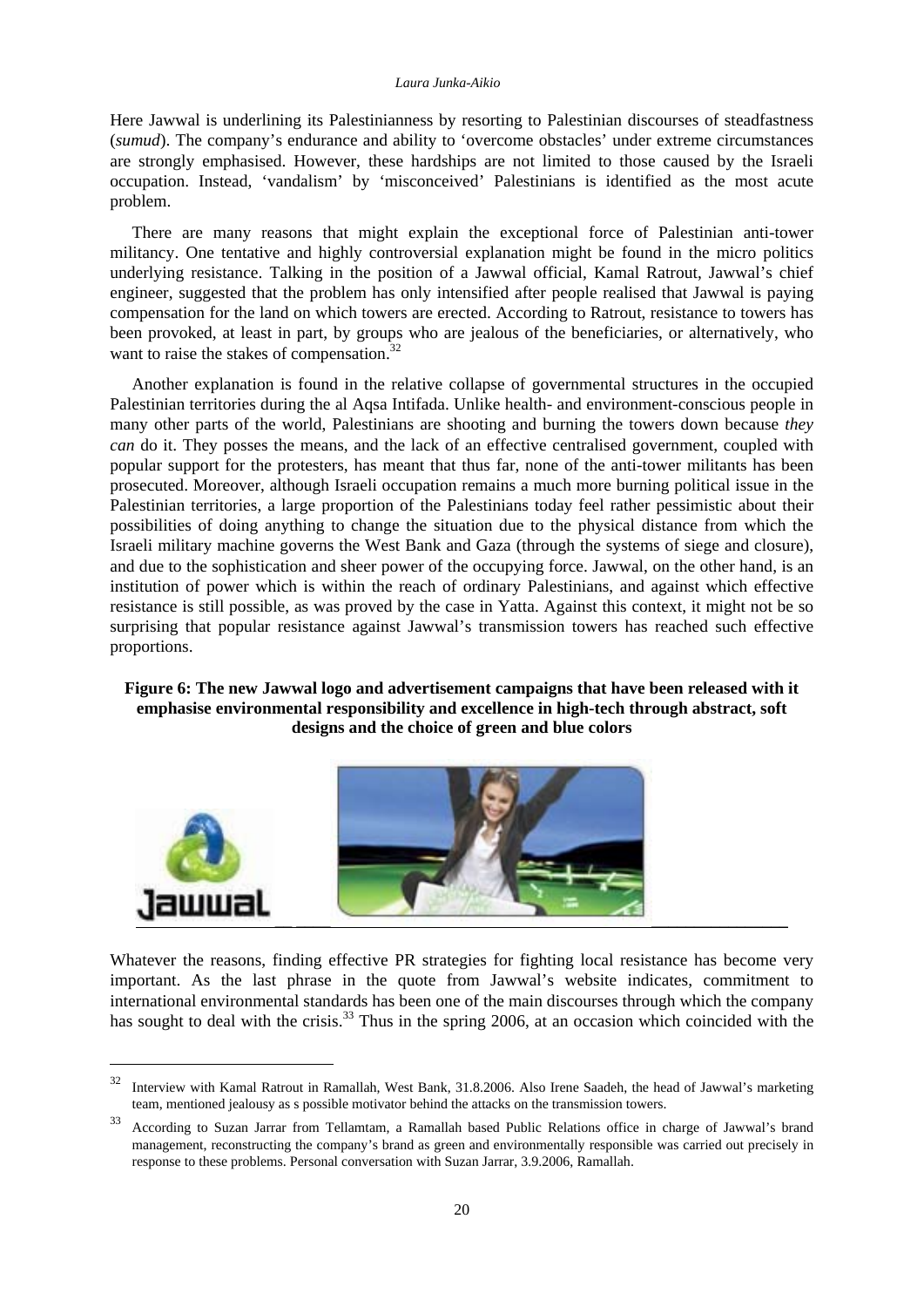end of Hakam Kanafani's leadership of Jawwal and the installation of the new CEO Ammar Aker, Jawwal released a new logo which replaced the old, nationalist Palestinian looks with abstract blue and green designs [figure 6]. Irene Saadeh, the head of Jawwal's marketing, explains that the green color aimed at communicating the company's 'continuous responsibility towards the environment'.<sup>34</sup> Blue, in turn, was to symbolise high-tech competence. Whereas highlighting Jawwal's image as a serious high-tech company was important due to the mistrust that the Palestinians had developed in response to Jawwal's technological failures (which according to Jawwal derived from Israeli confiscations), environmental responsibility was crucial in the fight against the rising tide of violence and aggression against Jawwal's transmission towers.35

Advertisements might well be regarded as one of the quickest media to respond to changing attitudes and desires of dominant social middle classes. Branding and advertisement campaigns are carefully calculated according to the needs and values of the target group. In Palestine, the changing advertising strategies of the largest Palestinian company, Jawwal, are indicative of a gradual process of fragmentation of Palestinian national subjectivity. Although discourses of nationalism were still appealing enough to Palestinians to be used as marketing devices during the early years of the al Aqsa Intifada, today Jawwal draws primarily on discourses of technological competence and environmental responsibility. These are discourses that appeal to increasingly individualised subjectivities. However, what I argue is that the driving force behind their emergence is the resistance of the 'subaltern' firstly, resistance against corporate power in Palestine and secondly, resistance against the culture of corruption and greed that many Palestinians link today with the institutionalized power of the Palestinian Authority.

#### **Conclusions**

1

This paper has examined a variety of ways in which mobile communications in Palestine intersect with the Israeli occupation and Palestinian political subjectivity. Palestinian mobile telephony proved to be a fruitful and abundant object of study in its own right, yet the wider rationale behind the research was to explore a set of more elusive phenomena, such as the impact that neoliberal globalisation and ultraterritorial colonial occupation might have upon the constitution of Palestinian political subjectivity.

Although wider research into contemporary information and communication technologies tends to credit advances within this field as being conducive to deterritorialisation, in the context of studies of Palestine technological development is usually connected to the increasing ability of the Israeli state to incarcerate and control Palestinians and prevent any possibility of Palestinian resistance. However, as this research shows, missing from such analyses are ways in which Palestinians, too, are appropriating new technologies, both in the context of day-to-day resistance against the siege and as businesses taking advantage of this sector's deterritorialising qualities.

On the other hand, considerable changes in the ways in which Palestinians relate to the national mobile phone operator, Jawwal, indicate a precarious coexistence of both anticolonial and neoliberal political tendencies in one single space. In a matter of just two or three years, this relationship has shifted from one epitomised by Jawwal's nationalist campaigning in 'One Voice, One Jawwal' to one in which the company is branded primarily as representative of global high-tech excellence and environmental responsibility. Whereas in the first instance Palestinians related to the company through discourses of Palestinian collective national struggle, in the second this relationship is governed

<sup>34</sup> Interview with Irene Saadeh, 6.9. 2006, Ramallah.

In addition to changing the logo, Saadeh tells that this strategy was carried forward in advertisements and leaflets which highlighted Jawwal's commitment to 'international standards of safety and quality', and in a decision by Jawwal's management to put up a specific PR group responsible for facilitating the construction and placement of new transmission towers, and for negotiating any trouble that might arise from them. See Appendix.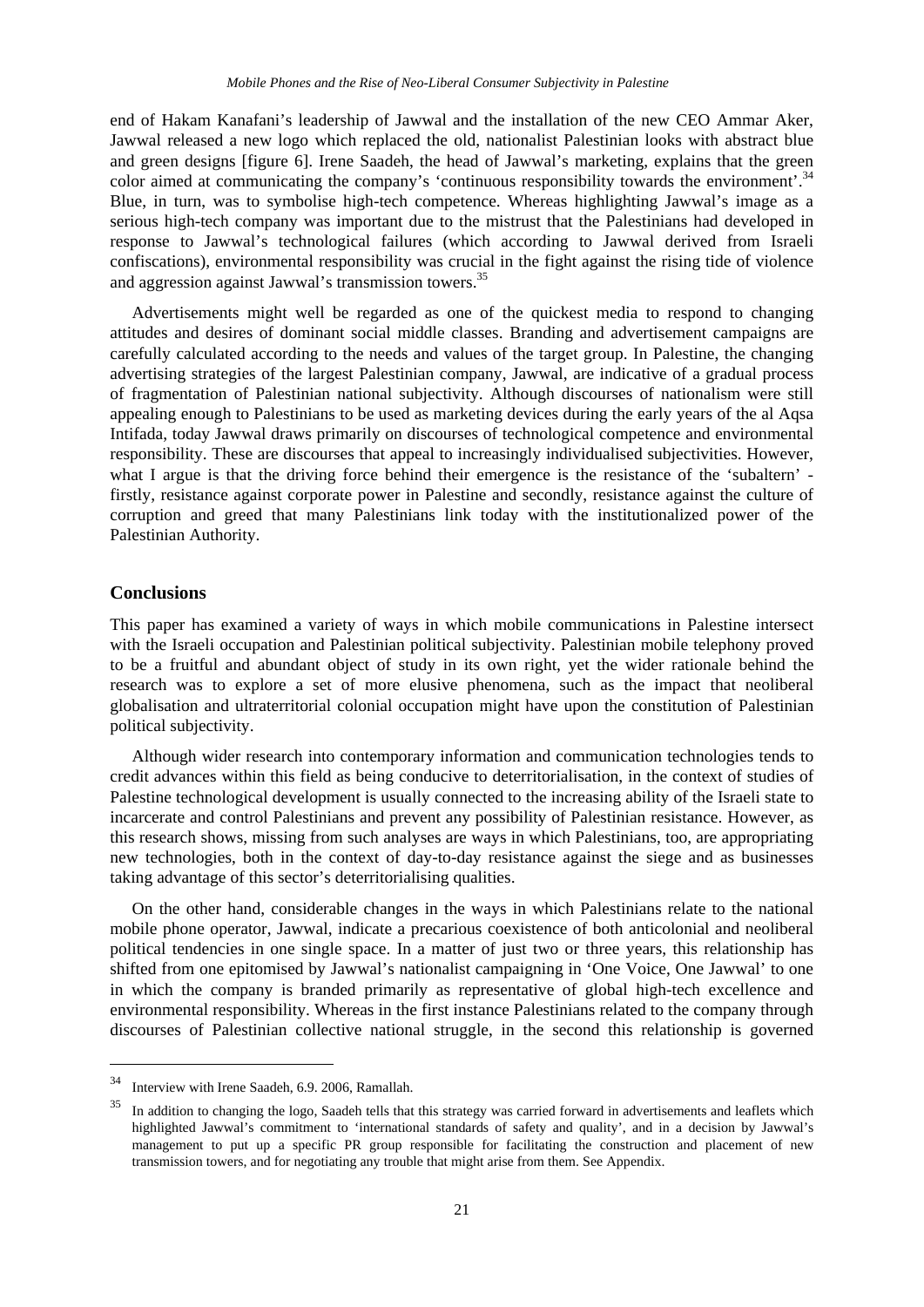#### *Laura Junka-Aikio*

primarily by their identification, above all, as private consumer subjects and as citizens with rights to good health and a clean environment. However, the latter marketing strategy has not, so far, achieved a level of success that would be comparable to the 'nationalist' marketing strategy in the beginning of the Second Intifada, mainly because it has been launched in reaction to the negative associations among Palestinians, many of whom view Jawwal as an embodiment of the marriage between corporate capitalism and the power of the Palestinian 'state'. These identifications both coexist and clash with the reactions by Palestinian business institutions such as PITA, which assert a strong desire to take the Palestinian society to a level that is beyond the discourses of the postcolonial nation state through the liberalisation of Palestinian markets and the undoing of Jawwal's national monopoly.

In conclusion, although the dialectical relationship against Israeli occupation is still a defining aspect of political subject formation in Palestine, any study of Palestinian politics has to take into account also a variety of other forces that are contributing to the conditions of possibility of Palestinian political subjectivity. One of the principal developments to consider is the increasing impact of neo-liberal globalisation on life in the Occupied Palestinian territories and the variety of different struggles that have emerged in response. These struggles are easily hidden from view as long as the political subject in Palestine is considered primarily from within the hegemonic discourses of nationalism and Islamism, yet they are central for Palestinian politics and the dynamics of conflict between Israel and the Palestinians. Insofar as the subaltern is an effect of a complex set of power relations, Palestinians who attack towers cannot be dismissed simply as subjects mistaken in their analyses of power and oppression, or alienated from their true condition as colonial subjects of Israeli occupation; instead, these resistances should be seen as important for the analysis of contemporary power in Palestine. Whether hegemonic discourses of the Israeli-Palestinian conflict are able to see and make sense of these resistances is thus a question that evokes important themes pertaining to the relationship between politics, aesthetics and representation.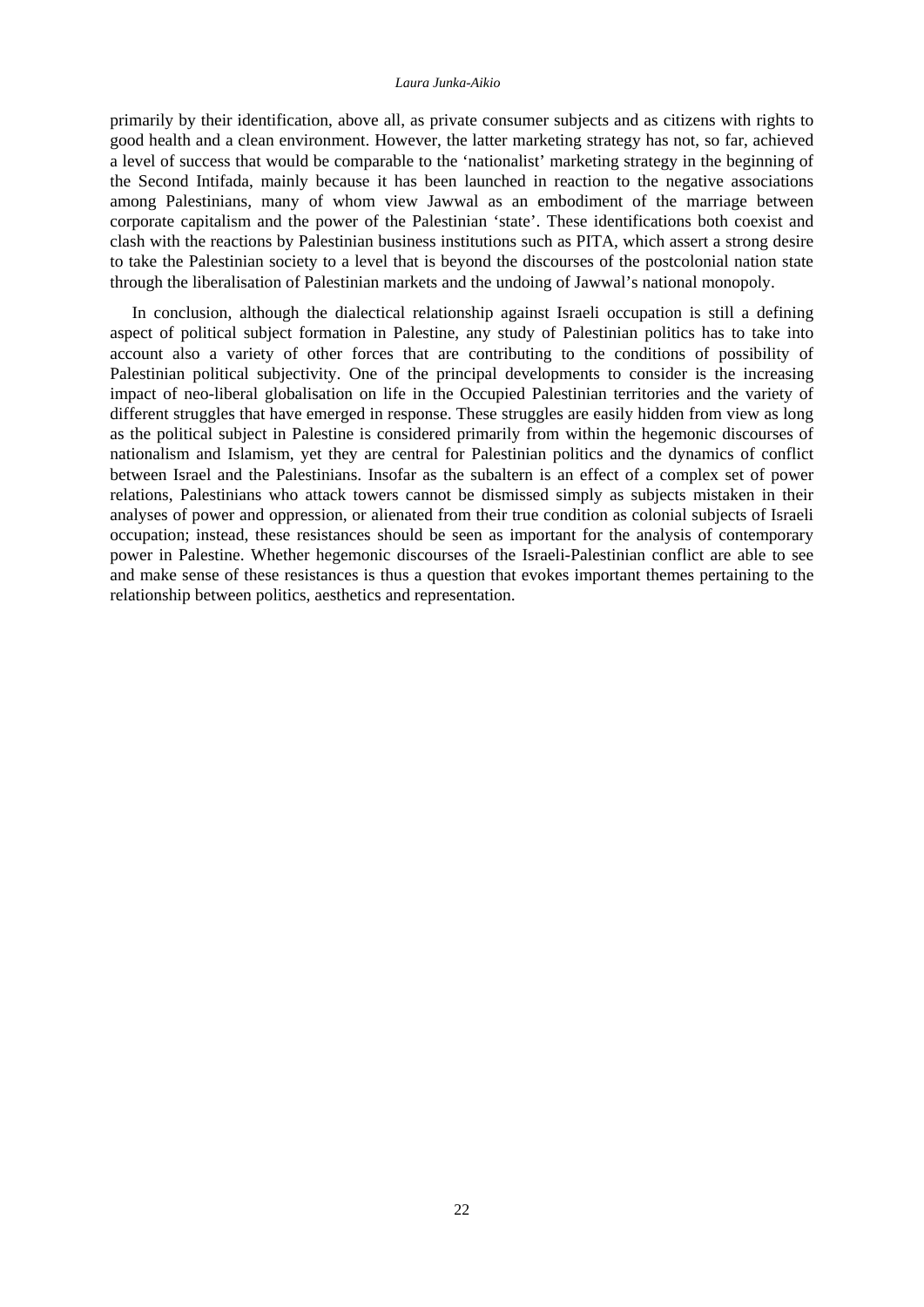#### **References:**

- Azoulay, Ariella and Ophir, Adi, 2005. The monster's tail. In: Michael Sorkin ed., 2005. *Against the wall.* New York: New Press, pp.2-27.
- Bahour, Sam, 1998. Telecommunications in Palestine: growing pains. (In Arabic), *Al-Quds,* 20 January.
- Bahour, Sam, 2004a. De-development Israeli style. *Media Monitors Network (MMN), [online]* 10 August. Availabe at: [http://world.mediamonitors.net/Headlines/De- development-Israeli-style](http://world.mediamonitors.net/Headlines/De-development-Israeli-style)  [Accessed 13 September 2010].
- Bahour, Sam, 2004b. Letter to the Editor. *Private Sector Forum*, Center for Private Sector Development, 6 October, p.2. Available at: [http://www.cpsd.ps/ppsf-issue-6.pdf.](http://www.cpsd.ps/ppsf-issue-6.pdf) [Accessed 13 September 2010].
- Bahour, Sam, 2006. The Third Intifada*. The Electronic Intifada* [internet] 4 February. Available at: [http://electronicintifada.net/v2/article4455.shtml \[A](http://electronicintifada.net/v2/article4455.shtml)ccessed 13 September 2010].
- Castells, Manuel, 2004. Politics and power in the network society. *A Milliband Lecture*, London School of Economics, March 18. London, UK.
- Chaoul, Melhem, 2006. Dialling change. In: Schellen Thomas and Tarel el Zein ed., 2006. *MENA region: mobility for one language, diverse cultures*. [online] MobileTelecommunications (MTC) report, pp.48-51 . MTC and Zawya. Available at: <http://www.zain.com/muse/obj/lang.default/portal.view/content/Media%20centre/Press%20> releases/Socio%20Economic%20Report [Accessed 4 September 2010].
- Dewachi, Abdulilah, 2006. Evolution of the Iraqi communications sector. In: Schellen Thomas and Tarek el Zein ed., 2006. *MENA region: mobility for one language, diverse cultures*. [online] MobileTelecommunications (MTC) report, pp.72-79. MTC and Zawya. Available at: <http://www.zain.com/muse/obj/lang.default/portal.view/content/Media%20centre/Press%20> releases/Socio%20Economic%20Report, [Accessed 4 September 2010].
- Deleuze Gilles and Guattari, Felix, 1980/2004*, A Thousand Plateaus.* Translated from French by Brian Massumi. London: Continuum.
- Guest, Iain, 2004. The Communications revolution in the Palestinian territories. *Humanitarian Exchange,* 28 November, pp. 30-2. Available online at: <http://www.odihpn.org/report.asp?id=2674> [Accessed 4 September 2010]
- Halper, Jeff, 2001. Matrix of control. *Media Monitors Network* [online]. Available online at: [http://www.mediamonitors.net/halper1.html \[A](http://www.mediamonitors.net/halper1.html)ccessed 16 September 2010].
- Junka, Laura, 2006a. Camping in the third space: agency, representation and the politics of Gaza Beach. *Public Culture.* 18 (2), pp.348-359.
- Junka, Laura, 2006b. The politics of Gaza Beach: at the edge of the two intifadas. *Third Text.* 20(3 & 4), pp.417 – 428.
- Kanafani, Hakam, 2002. Important update from Jawwal. *Jawwal press release,* 20 November. Available online at: [http://www.miftah.org/PrinterF.cfm?DocId=1382 \[A](http://www.miftah.org/PrinterF.cfm?DocId=1382)ccessed 4 September 2010].
- Kanafani, Hakam, 2004. Success against all odds. *Private Sector Forum*, Center for Private Sector Development. July, 5, pp.4-5. Available online at:

[http://www.cpsd.ps/CPSD%20FORUM%20Issue%20no.%205.pdf \[A](http://www.cpsd.ps/CPSD%20FORUM%20Issue%20no.%205.pdf)ccessed 2 August 2010].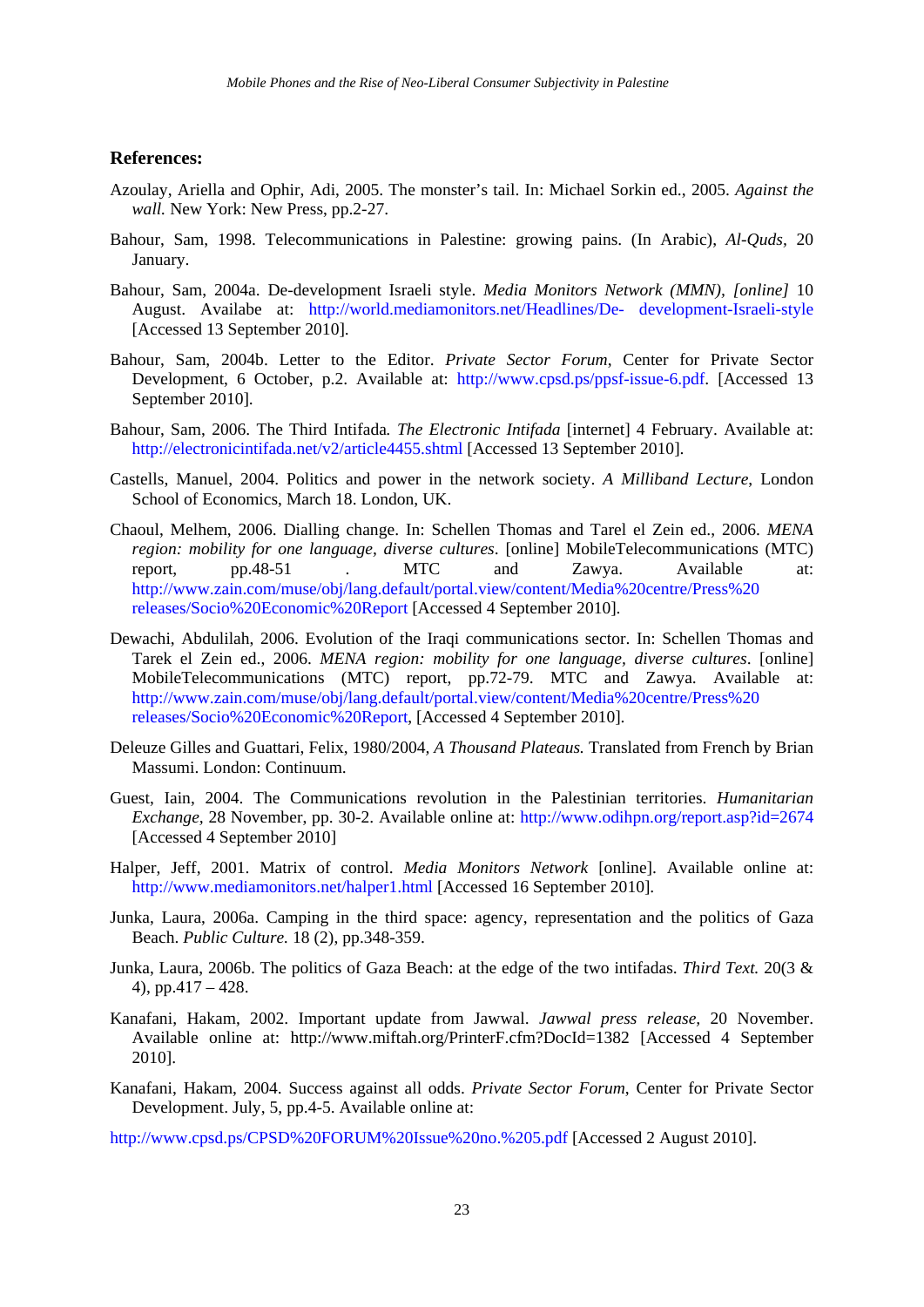Mbembe, Achille, 2003. Necropolitics. *Public Culture,* 15 (1), pp. 11-40.

Myerson, George, 2001. *Heidegger, Habermas and the mobile phone.* Cambridge: Icon Books.

- Rheingold, Howard, 2002. *Smart mobs: the next social revolution: transforming cultures and communities in the age of instant access*. Cambridge MA: Basic Books.
- Rossotto et. al, 2008. *West Bank and Gaza telecommunications sector note: introducing competition in the Palestinian telecommunications sector.* World Bank Report, Policy Division, Global Information Communications Technology Department. January. Available online at: [http://siteresources.worldbank.org/INTWESTBANKGAZA/Resources/294264-](http://siteresources.worldbank.org/INTWESTBANKGAZA/Resources/294264-1166525851073/TelecomPaperFeb10final.pdf)  [1166525851073/TelecomPaperFeb10final.pdf \[A](http://siteresources.worldbank.org/INTWESTBANKGAZA/Resources/294264-1166525851073/TelecomPaperFeb10final.pdf)ccessed: 16 September 2010].
- Schellen, Thomas and El Zein, Tarek eds., 2006. *MENA region: mobility for one language, diverse cultures*. [online] MobileTelecommunications (MTC) report, MTC and Zawya. Available at: <http://www.zain.com/muse/obj/lang.default/portal.view/content/Media%20centre/Press%20> releases/Socio%20Economic%20Report, [Accessed 4 September 2010].

Weizman, Eyal, 2007. *Hollow land: Israel's architecture of occupation.* London: Verso.

- Yatzbeck, Roula, 2006. The Iraqi mobile phone bang. In: Schellen Thomas & Tarek el Zein ed., 2006. *MENA region: mobility for one language, diverse cultures.* [online] MobileTelecommunications (MTC) report, pp.80-98. MTC and Zawya. Available at: <http://www.zain.com/muse/obj/lang.default/portal.view/content/Media%20centre/Press%20> releases/Socio%20Economic%20Report, [Accessed 4 September 2010].
- Zorpette, Glenn, 2006. 'Iraq goes wireless'. Ieeee Spectrum [internet]. March. Available online at: [http://www.spectrum.ieee.org/print/3071 \[A](http://www.spectrum.ieee.org/print/3071)ccessed 16 September 2010].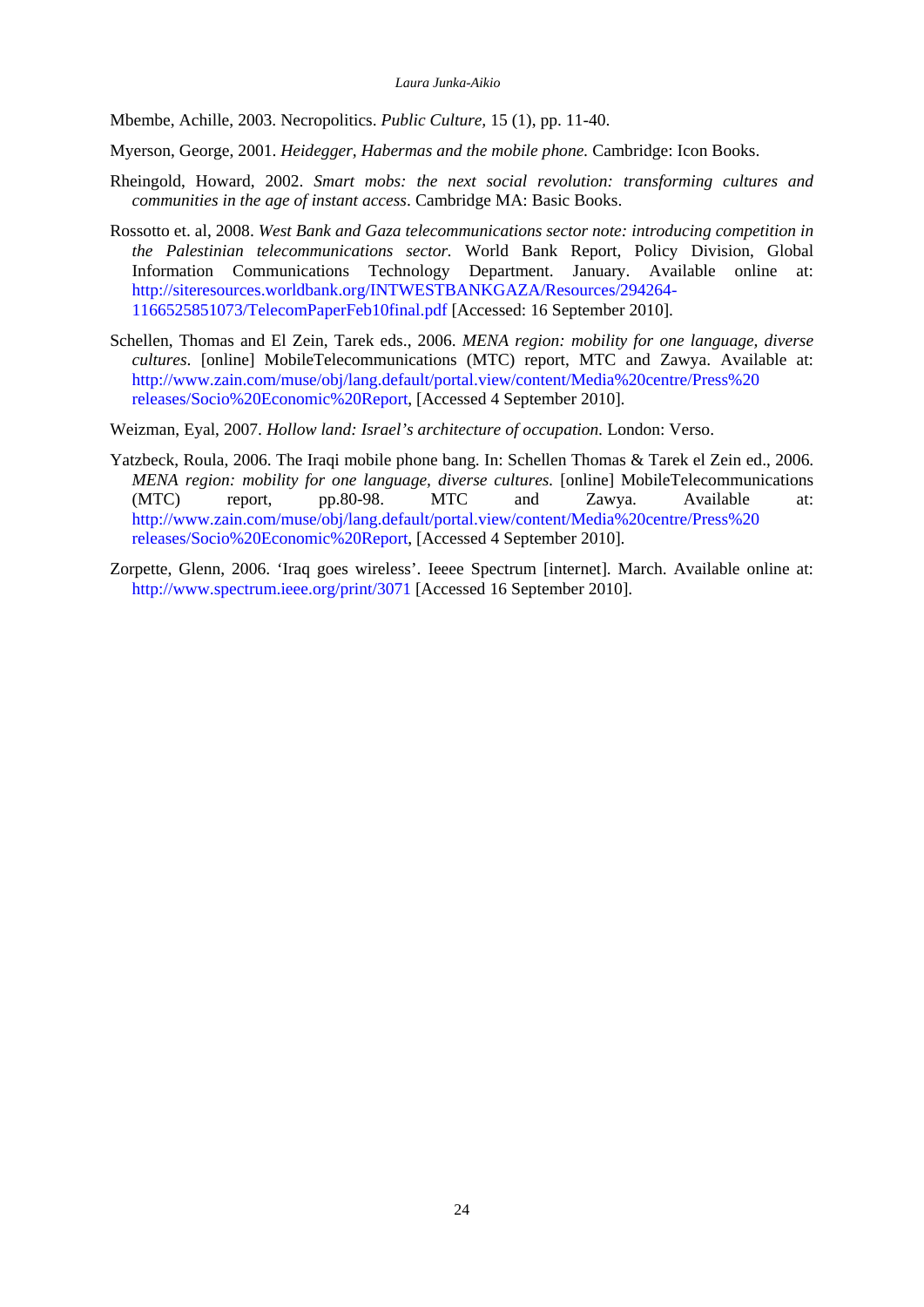## **Author contacts:**

## **Laura Junka-Aikio**

Laura Junka-Aikio Kiertotie 53 96100 Rovaniemi Finland Email: [laura.junka@googlemail.com](mailto:laura.junka@googlemail.com)